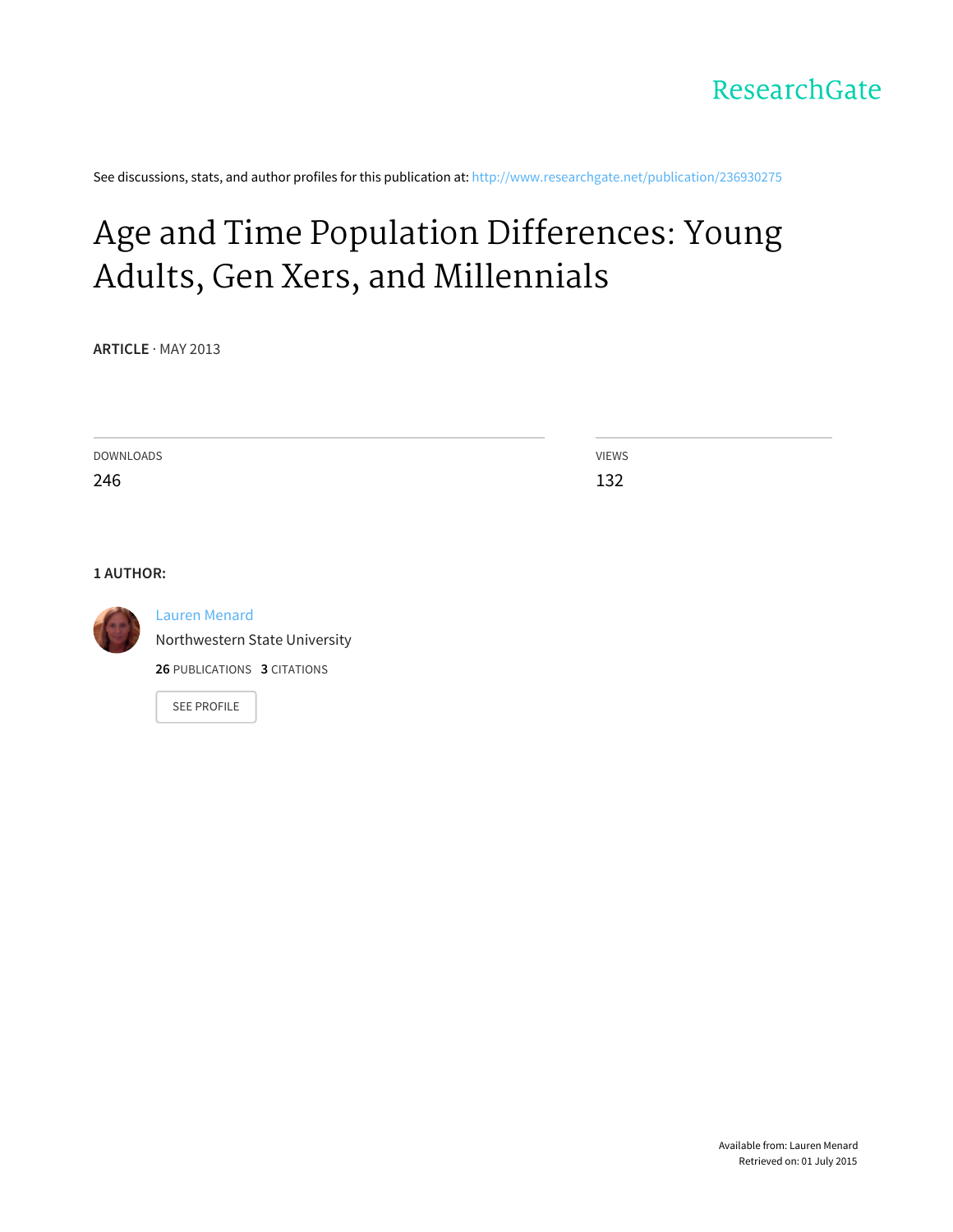#### **Age and Time Population Differences: Young Adults, Gen Xers, and Millennials**

Lauren A. Menard

Northwestern State University

## 05/27/2013

**Abstract:** Age and Time disparities in young adult research populations are common because young adults are defined by varying age spans; members of Generation X and Millennial generations may both be considered young adults; study years vary, affecting populations; and qualitative methods with limited age/year samples are frequently utilized. The current theoretical analysis brings population differences to the forefront by a) identifying Age and Time differences among Young Adults, Gen Xers, and Millennials, b) demonstrating associations vary by Age and Time, and c) directly comparing findings for several commonly researched measures (i.e., Race, Education, Marriage, Parenthood, Employment, Income, Computer Use, Social Trust, and Prayer). Information presented advances the perspicacious assessment of young adult studies.

## **Population Differences: Young Adults, Gen Xers, and Millennials**

Literature offers an abundance of resplendent young adult descriptions and characterizations. The less loyal, computer literate, more pessimistic, attention-seeking young adults of Generation X (Gen Xers) were described in Generation X: What They Think and What They Plan to Do (Losyk, 1997). Howe, Strauss, and Matson (2000) painted a picture of trusting, cooperative, better educated, and more affluent young adult Millennials. Arnett and Schwab (2012) enlightened understandings of striving, struggling, and hopeful emerging adults.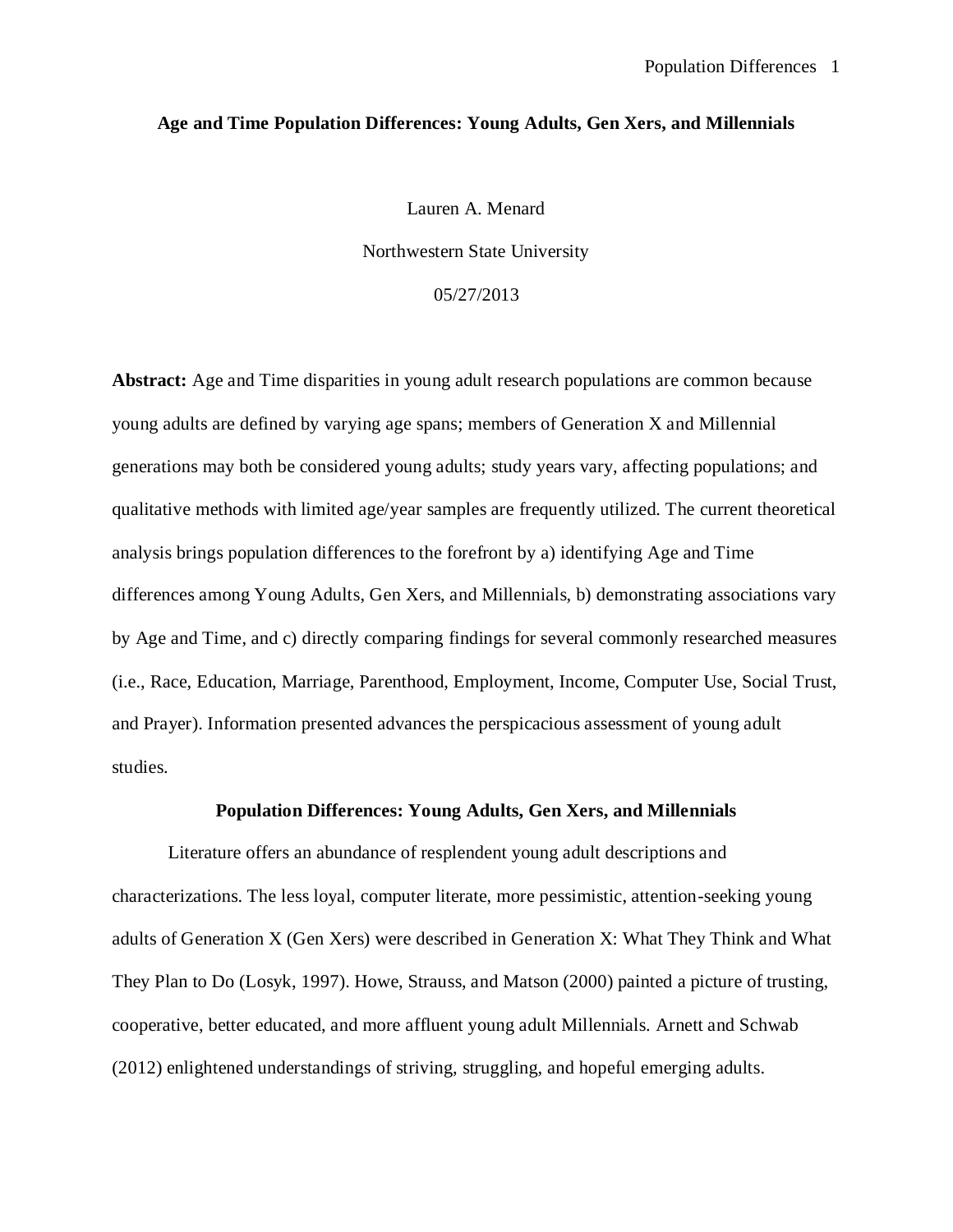According to Arnett (2012), the "humorous, poignant, and mortifying" (p.45) experiences of *lady-children*, situations of common sitcom fodder, accurately portray young adult female realities.

Young Americans have traditionally been researched in age groups and in generational cohorts (Howe & Strauss, 2007; Strauss & Howe, 1991), and emerging adulthood (Arnett, 2004) is a growing area of research. (The terms emerging adults and young adults were used interchangeably in the present article.) Reliable pathways towards independent adulthood are built on a foundation of better understandings of who young adults today are demographically and psychosocially. Research-based descriptions of young adults hold individual and societal interest in the development of adult transitioning Americans. Decisions and directions chosen in emerging adulthood shape individual futures and can last lifetimes. As America grays (Taskforce on the Aging of the American Workforce, 2008), promoting independent adulthood through young adult research has potential for informing America's largest government programs and social policies (Tishman, Looy, and Bruyère, 2012). The accuracy of young adult characteristics and features, then, is vitally important.

Age and Time disparities in young adult research populations are common because a) young adults are defined by different age spans, b) members of Generation X and Millennial generations are both identified as young adults, c) studies use different years of data, and d) qualitative methods with limited age/year samples are frequently utilized. Age and Time population differences are overlooked or marginalized in broad generalizations. Characteristics and defining features may be painted with broad-brush strokes over a vaguely defined population of today's young adults or the latest generation of Americans. Kowske, Rasch, and Wiley (2010) observed, "There is a dearth of empirical generational research in which results have been both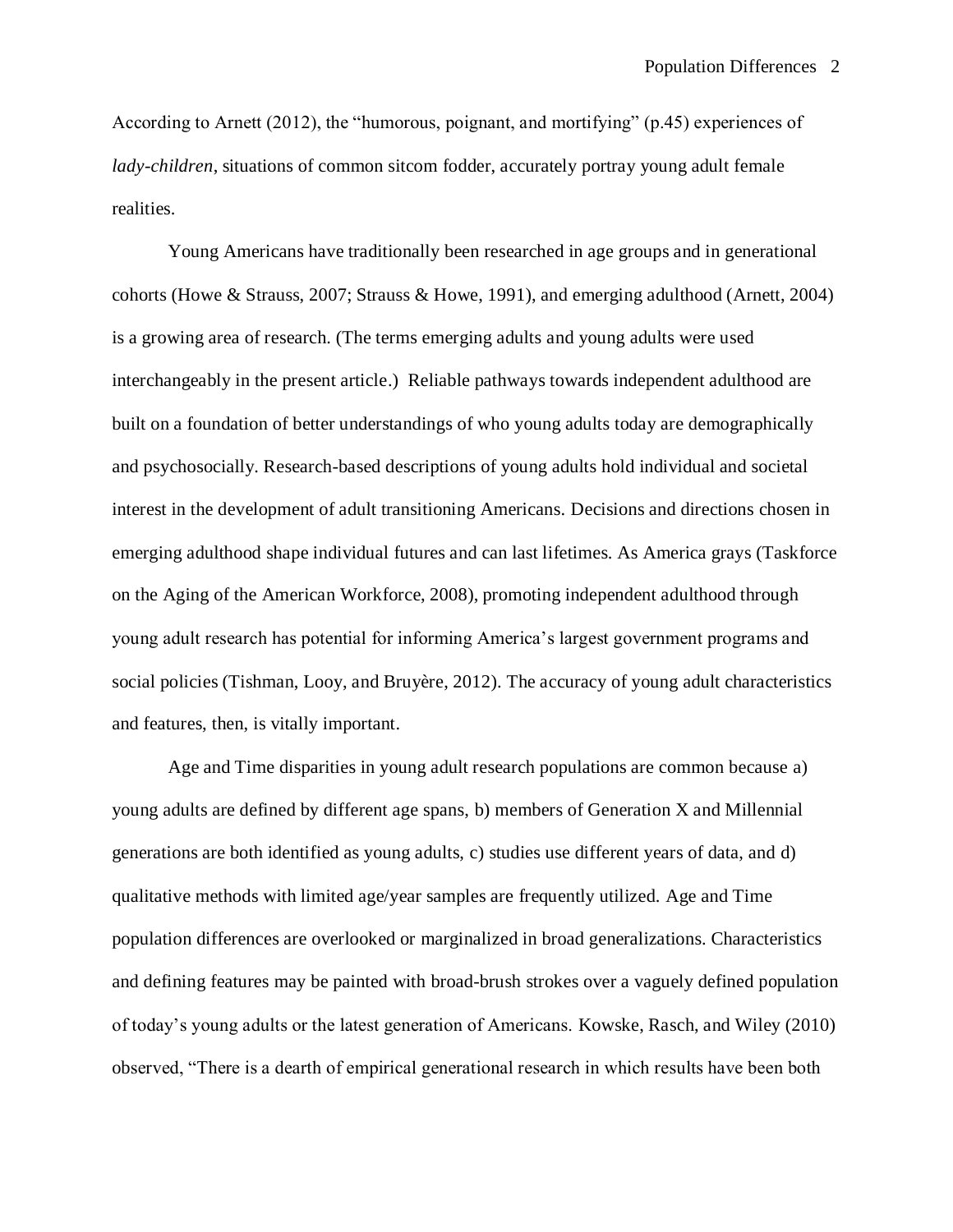complementary and contradictory" (p. 3). Comparing findings and replicating results are challenging when studies with limited age/year samples were generalized to all young adults or an entire *new* generation.

Interpretations vary according to theoretical lens, and viewpoints are sometimes ardently debated. Hendry and Kloep (2007), for example, depicted Arnett (the modern developmental theorist who has postulated Emerging Adulthood Theory) as a researcher failing to see the obvious— an emperor without clothes in need of redressing. Arnett (2007), with seemingly more restraint, evoked the maxim of John Godfrey Saxe's (1873) legendary 19th century poem in his comparison of theorists with varying interpretations to three blind men grasping "different parts of the same beast" (Arnett, 2007, p.80).

Young Adults, Gen Xers, and Millennials may share commonalities, but a purpose of the work at hand was to identify Age and Time distinctions among young adult groups and explore the effects of Age and Time on young adult research findings. An overarching proposition was study ages (birth years) and study year(s) influence the research-based characteristics and traits of young adults, in recent data with ages 18 to 29 years. Empirical methods with national social survey data were utilized to verify that young adult research findings varied according to Age and Time population differences. A goal was not to establish young adult trends or predict the effects of particular Ages and Times, for specific measures. Three research questions guided the theoretical inquiry:

a) How do Young Adult (18 to 29-year-olds), Gen Xer, and Millennial populations differ by Age (birth year) and Time (survey year)?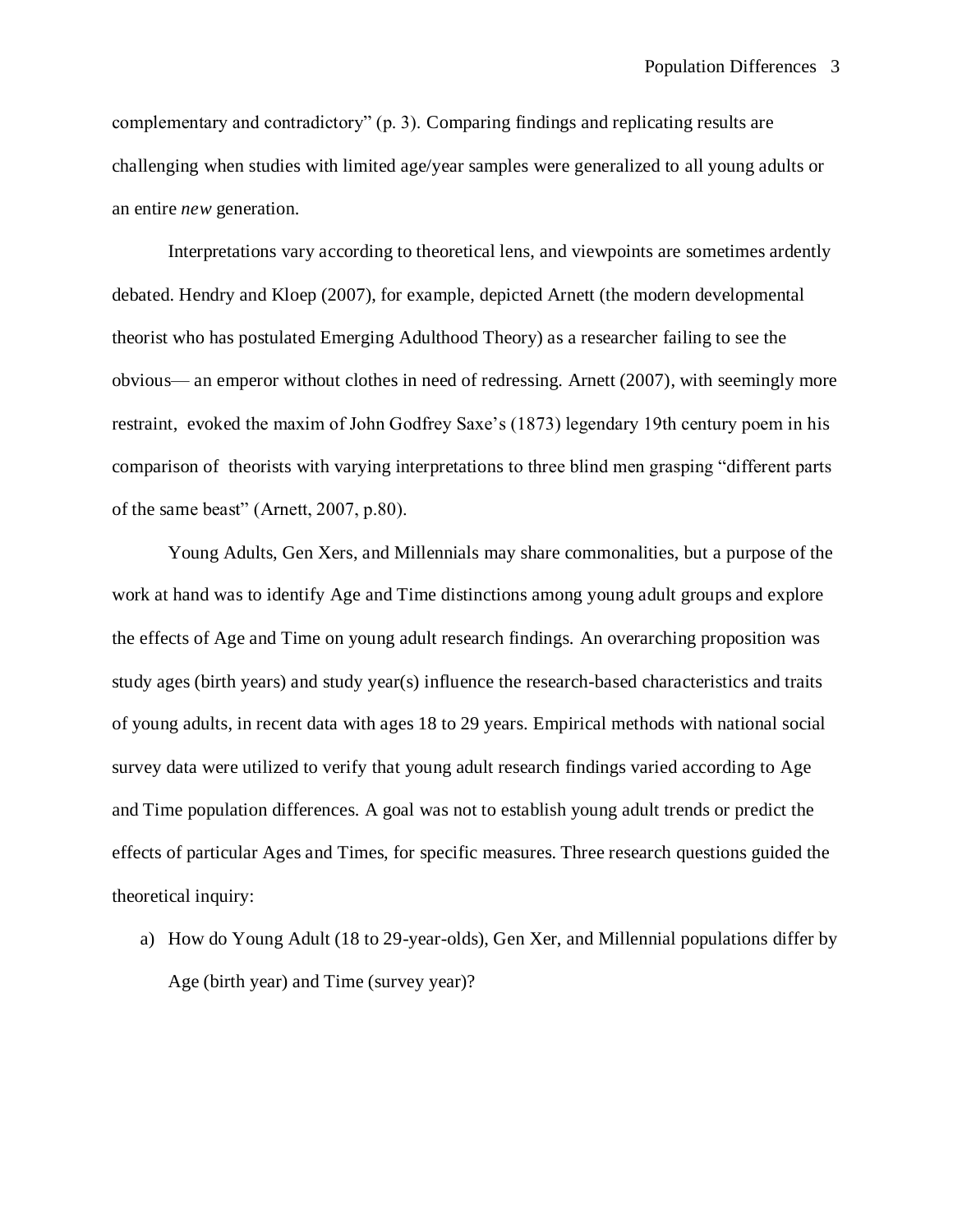- b) Do Age and Time differences in young adult (18 to 29 years) populations affect associations with a demographic measure (i.e, Income) and a psychosocial measure (i.e., Prayer) in recent data (2000-2012)?
- c) How do findings for several commonly researched measures (i.e., Race, Education, Marriage, Parenthood, Employment, Income, Computer Use, Social Trust, and Prayer) vary among Young Adult, Gen Xer, and Millennial populations in recent data?

A review of literature was woven throughout a study framework. Age, Generation, and Age and Time Hypotheses were discussed in the Conceptual Review section. Age and Time differences in 18 to 29-year-old Young Adult, Gen Xer, and Millennial populations were diagramed on Table 1. Prayer Means were charted by each age of emerging adulthood (Figure 1), and Income Means for 18 to 29-year-olds were charted by each year (2000-2012) (Figure 2). Dependent measures were compared by young adult groups on Table 2. The Results section was followed by a conclusion.

#### **Conceptual Review**

Is age group, life stage, or generation the best theoretical lens to study young adults? The best approach for studying young adults is methods best tailored to answers specific research questions and a theoretical framework that most firmly grounds findings and expands scholarship. Demographic studies on differences over time in young adult transitioning age groups, generational comparisons, and qualities studies on the essential features of emerging adults all make substantial contributions to the field of young adult research. A generational approach may be best suited to a longitudinal examination of spanking beliefs in young parents, for example. Examining changes over time in 17 and 18-year-old high school senior is also informative. For other purposes, such as helping parents better understand differences between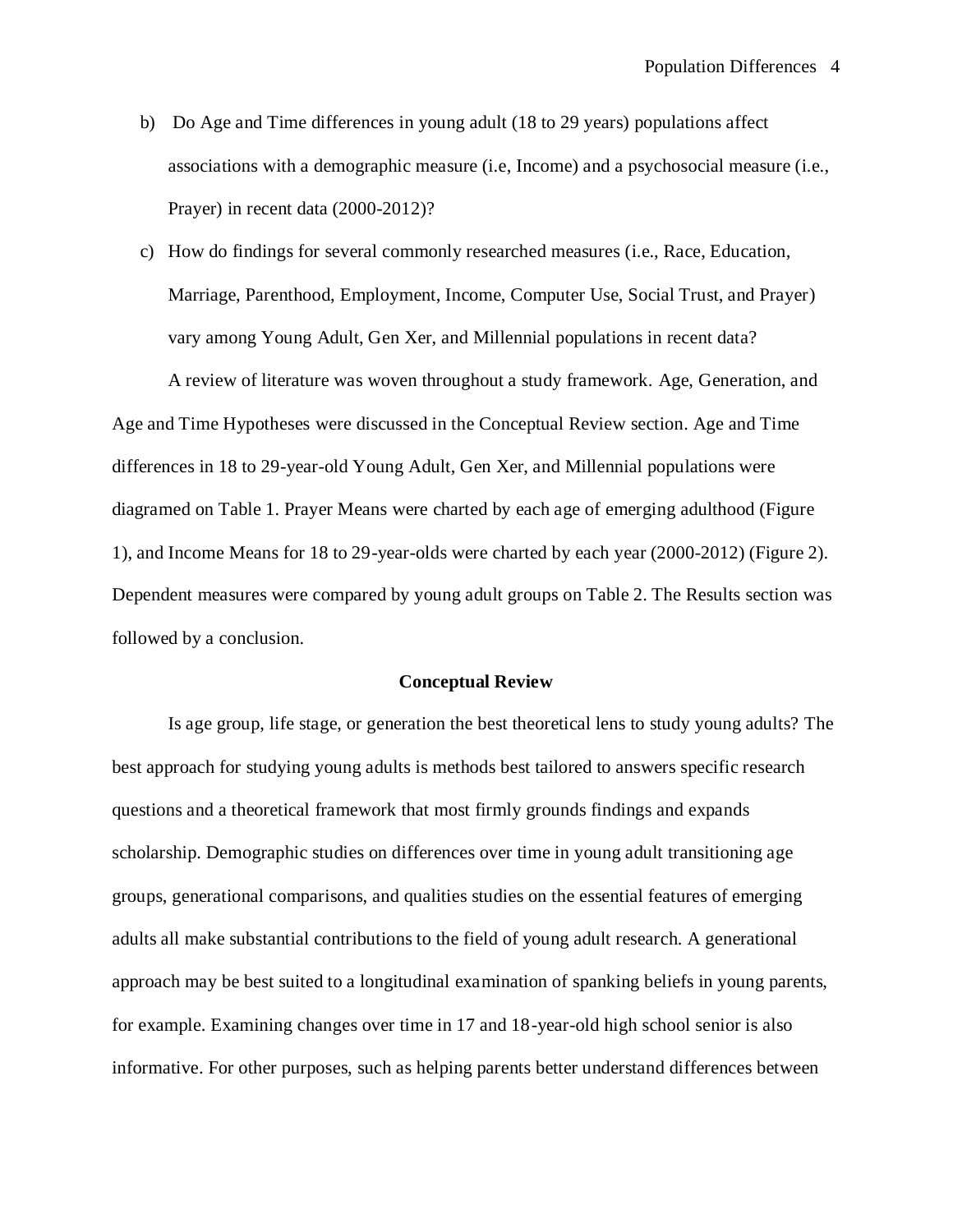themselves at age 20 something and their 20 something year-old today, emerging adult theory offers substantial benefit because it encompasses recognition of economic and social changes.

A systematic review of Age and Time differences in young adult populations advances an informed assessment of young adult research from varying theoretical lens. Kowske, Rasch, and Wiley's (2010) study of generational differences in work values is the only young adult research study known to directly consider "age and period effects" (p. 1). Putnam (1996) considered Life Cycle, Period, and Generational effects on civic engagement, but not enough years of data was available in 1996 to compare young adult Gen Xers and Millennials or capture the unprecedented social and economic changes associated with emerging adulthood (Arnett, 2004). A three-fold purpose of the current study purpose was as follows: a) Identify age, birth year, and study year differences among 18 to 29-year-old Young Adults, Gen Xers, and Millennials; b) empirically demonstrate the effects of Age and Time on two selected measures (i.e., Income and Prayer); and c) observe and compare findings evident in 2000-2012 American social survey data among Young Adults, Gen Xers, and Millennials on nine measures (i.e., Race, Education, Marriage, Parenthood, Employment, Income, Computer Use, Social Trust, and Prayer).

## **Age**

Age ranges used in Young Adult studies have varied. Rumbaut (2008) and Rumbaut and Komaie (September 1, 2007) observed differences by adult transitioning stage— early transition (18 to 24 years), middle transition (25 to 29 years), and late transition (30 to 34 years). Arnett (2000) defined emerging adults as 21 to 28-year-olds. Arnett (2013) defined ages for the emerging adult life stage as 18 to 25 years. Arnett has defined emerging adults as 18 to 29-yearolds in Young Adulthood: The Winding Road From the Late Teens Through the Twenties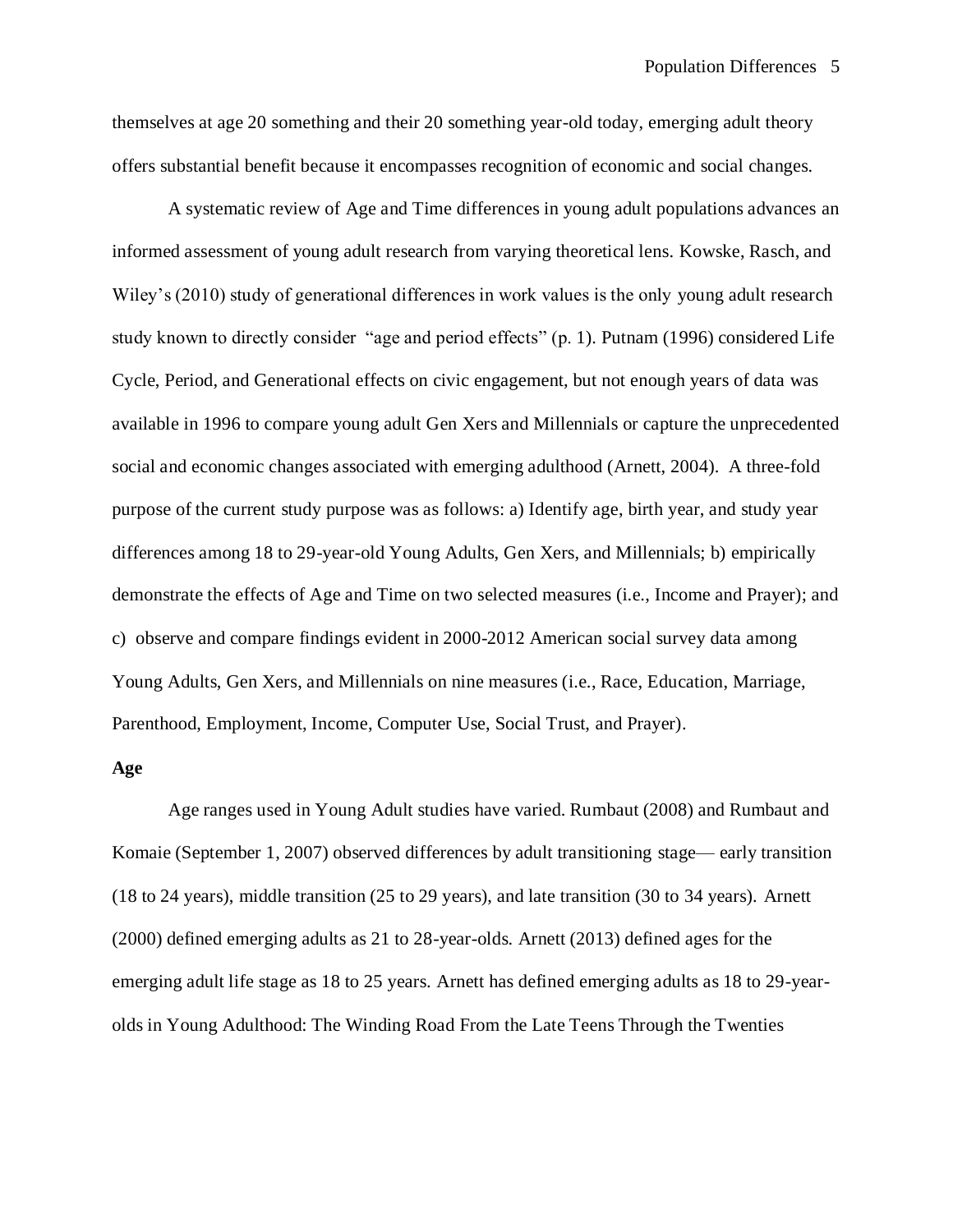(Arnett, 2004), the Cosmo Question (Arnett, 2012), and the Clark University Poll (Arnett & Schwab, 2012).

Young Adults were defined as 18 to 29-year-olds in the current study. Many social policies establish 18 as the first age of adulthood (i.e., driving, seeing an R rated movie). The upper age boundary was 29 years. According to Arnett (2004), "The lives of most 20-year-olds are vastly different from the lives of most 30- or 35-year-olds, and it is not fruitful to lump them all together into one stage" (p. 80-81). Rindfuss (1991) supported this sentiment with the observation of an overwhelming feeling that 30 "marks the end of something" (p. 494).

## **Generation**

Comparing research findings among generational studies of young Americans is nebulous because generational birth years are not standard, and populations studied change according to selected generational birth years. A Google Scholar search by relevance for Millennials yielded the following top three sources: Millennials Rising: The Next Great Generation (Howe, Strauss, & Matson, 2000) with 1,588 citations, Boomers Gen-Xers Millennials (Oblinger, 2003) with 757 citations, and Millennials go to College (Howe & Strauss, 2007) with 333 citations. Oblinger (2003) defined Millennials as those born in 1982 or after. Birth years for generations used in the current study were the same as those used by Howe, Strauss, and Matson (2000) and Howe and Strauss (2007): 1974 through 1981 for Gen Xers and 1982 through 1998 for Millennials.

It is important to note year(s) of research when generational groups are referred to by age ranges, rather than birth years. One edifying example is the Stress in America report from the American Psychological Association (APA). The 2007 Stress in America report observed stress levels in 18 to 34-year-old *young people*, while also referring to 35 to 54-year-olds as the sandwich *generation*. The term generation was used loosely, and stress levels were compared by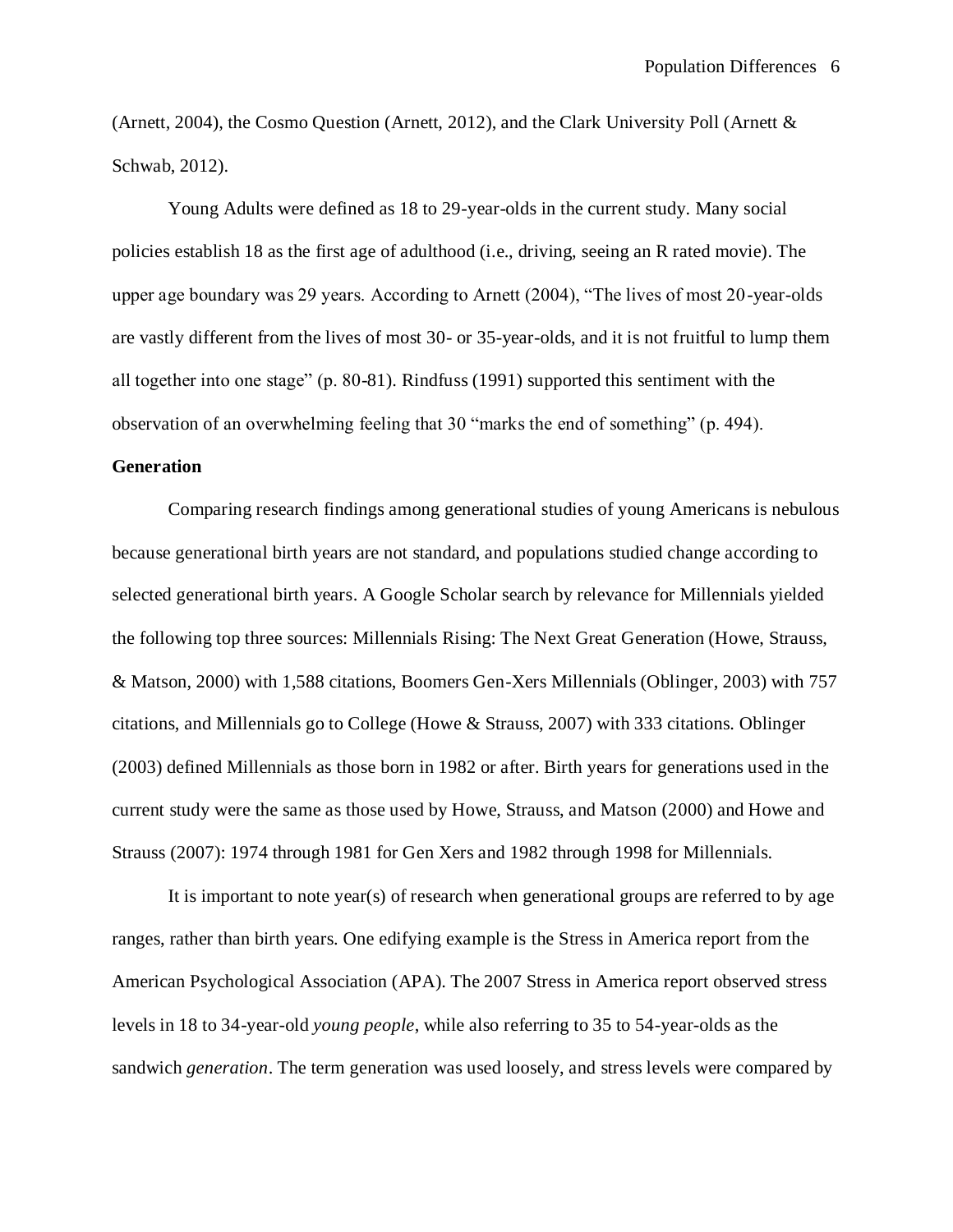age cohorts in the 2007 report. The interpretive lens of the report changed from age groups to generational groups in 2008. The 2008 Stress in America report compared stress levels between 30 to 43-year-old Gen Xers and 18 to 29-year-old Millennials. Using the same birth years as in 2008, the 2012 report compared stress levels of 34 to 47-year-old Gen Xers and 18 to 33-yearold Millennials. Age ranges for Gen Xers in the 2012 report overlapped with ages used for the sandwich generation in 2007. Millennials in the 2012 report may better represent trends for young Americans; however, this requires conceptualizing 30 to 33 year-olds as young Americans. According to definitions in the current study, young adult Gen Xers were 27 to 29 year-olds in 2008 and there were no young adult Gen Xers in 2012. Young adult Millennials in the current study were 18 to 26-year-olds in 2008 and 18 to 29-year-olds in 2012 (Table 1).

Gen X and Millennial populations in the current investigation of Age and Time differences in young adult populations were also controlled for ages 18 to 29. Controlling generational cohorts with age ranges may be considered a study limitation, however, it is more accurately a study justification. From the changes Millennials bring with them to universities (Howe & Strauss, 2007) to parenthood for Gen Xers (Shelton & Shelton, 2005), literature is replete with Young Adult characterizations interpreted from a generational framework that was qualified by age. Understanding differences between a 5-year-old Gen Xer and a 5-year-old Millennial may hold some research value, for example, but the greater relevance, the one with societal implications, is understanding how generation shades the traits of *adult* birth year cohorts. When research reports on Millennials in college, for example, the general understanding is that 12-year-old Millennials were not included in the study population. Maturation, as well as the standardized adult ages of social policies, limits generational groups when studying differences in young adults. For example, when observing characteristics of Gen X parents, study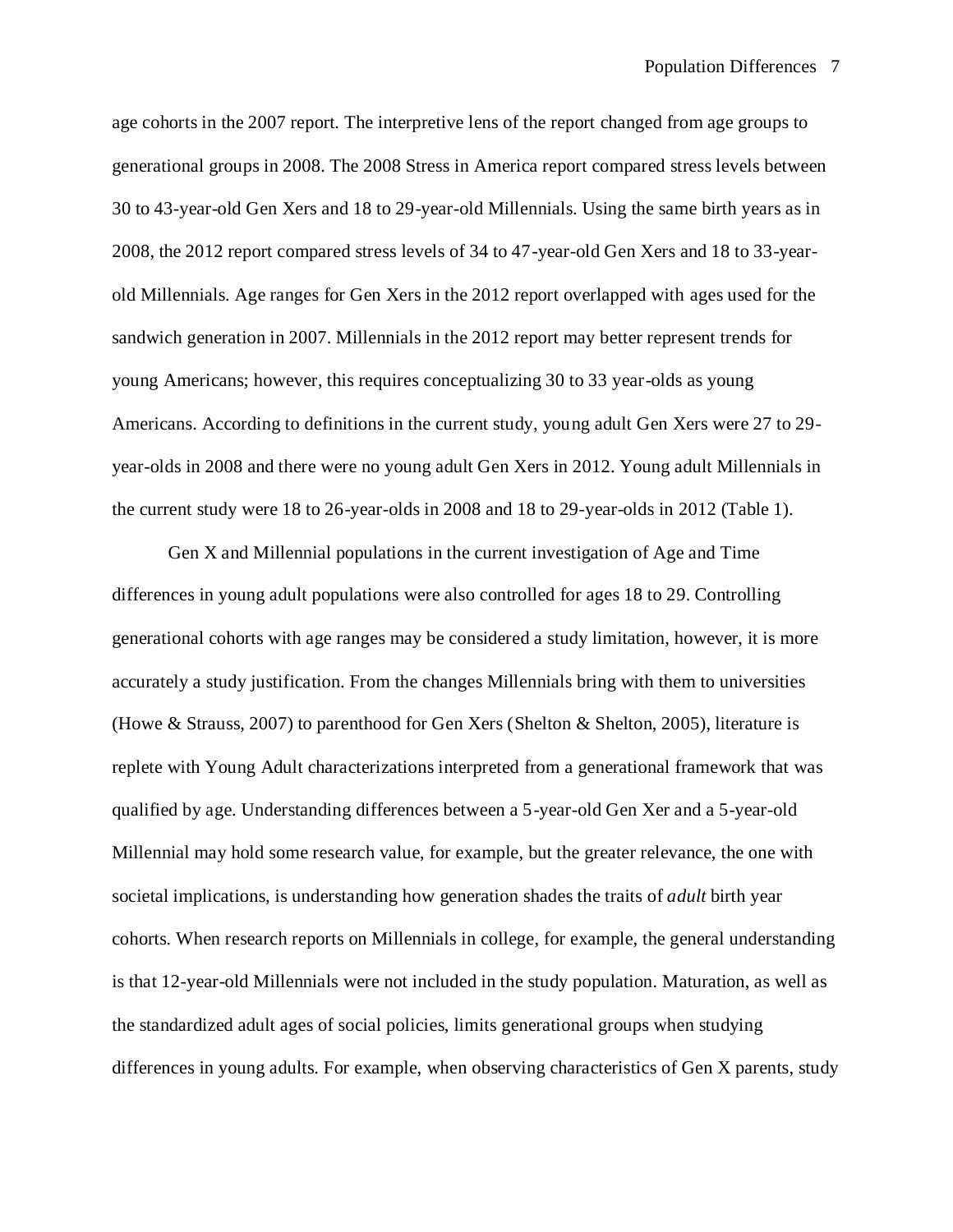populations most likely included more cases from those Gen X birth years corresponding to common childbearing ages during the years of the study, rather than 47-year-old Gen Xers. The current investigation directly confronts age differences in *young adult* Gen X and Millennial populations.

## **Age and Time Hypotheses**

When defining a young adult study population there is more to consider than simply including or excluding ages (or birth years). A study of 18 to 22 year-old young mothers, characteristics of high school seniors, or disaster preparedness in 25 to 29 year-olds in 2006 are all valid young adult studies. However, a few to several age/year samples of 18 to 29-year-old young adults are excluded by birth year and survey year limitations (Table 1). These exclusions not only affect population size, but also set proportions of younger and older 18 to 29-year-olds and proportions by survey year(s) in the study population.

Age and Time disparities in young adult populations connect to young adult *generational* differences because generations are defined by birth years. Changing traits and characteristics over time is an underpinning of Generational Theory. Millennials, for example, are younger and from more recent survey years than Gen Xers. According to Kowske, Rasch, and Wiley (2010), "The relationship between age, period and generation makes isolating the effect of a single variable, such as generation, difficult" (p.3). A hurdle to cross when interpreting Young Adult findings from a generational framework is to discern to what degree findings for particular measures by generation capture the effects of more dominate Age or Time patterns.

An intention of the current work was not to criticize Age and Time limitations of young adult studies, but to bring Age and Time population disparities to the forefront. Age and Time differences are not considerations only for young adult qualitative studies. Although, for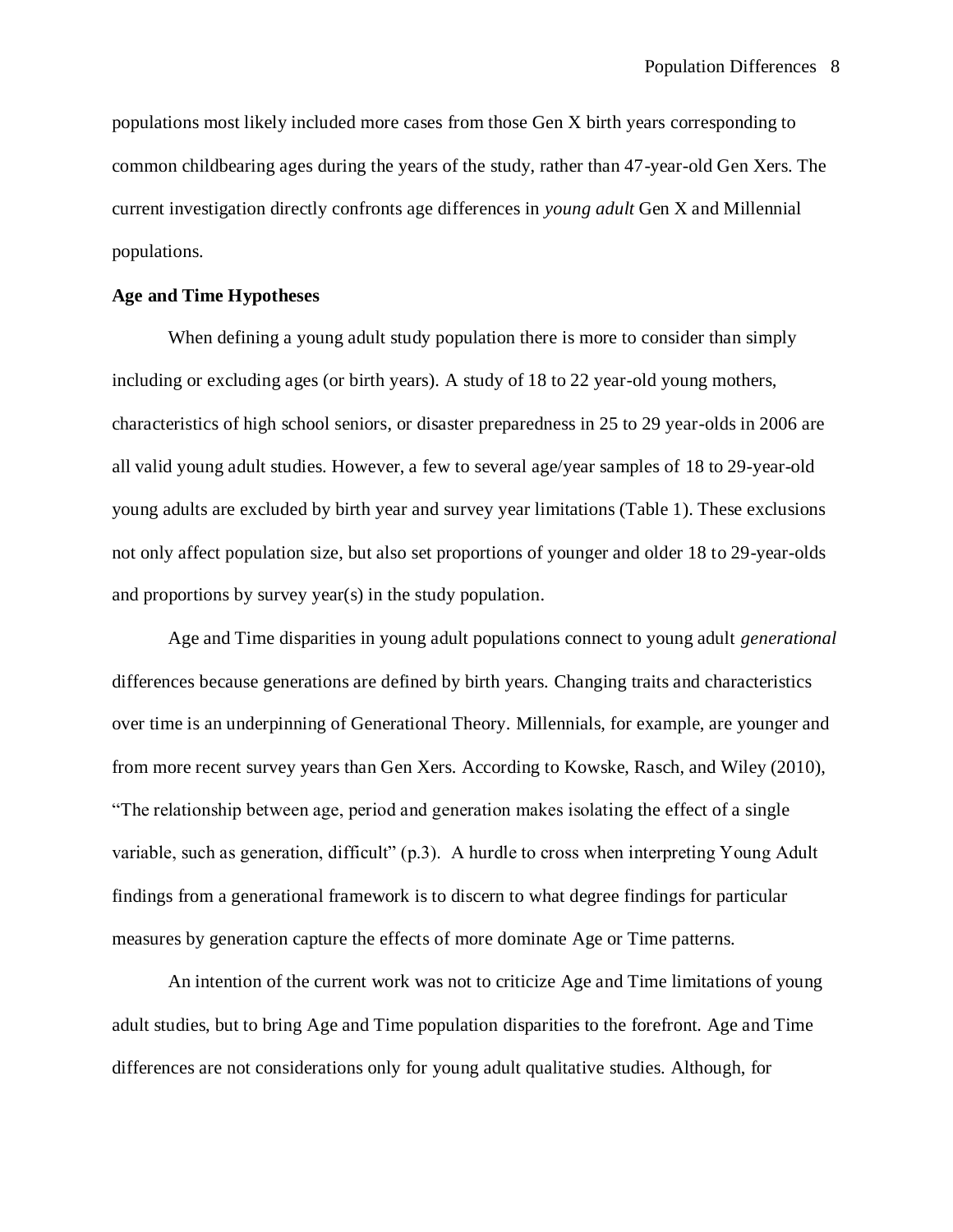example, young adult populations of case studies may have limited age/year representation, the essential features of emerging adulthood were repeatedly observed through numerous qualitative studies over a decade. Selected ages and limited study years are only research flaws if they are kept hidden in generalizations to broader populations. The effects of Age and Time disparities in young adult populations can be substantial and more easily overlooked when data from reputable, national surveys are utilized, such as General Social Survey (GSS), Integrated Public Use Microdata Series (IPUMS), and the American National Election Survey (ANES). For example, the proportion of 18 to 25-year-olds who believed people were trustworthy in GSS data was 28%, compared to a 16% trusting proportion of 18 to 25-year-olds in ANES data. Central to practical implications of the current study, young adult research findings are expected to differ when proportions in a population differ by ages and study years, even in current years of research and ages limited to young adult ages.

## *Age Hypothesis*

Differences by age were expected. Older young Americans (25 to 29-year-olds) have more years of schooling, for example, than 18 to 24-year-olds, not because they hold a higher value for education, but because they have had more years of living available to them in which to gain more years of schooling (Author & Author, 2011). Rumbaut and Komaie (2007) observed a host of differences (i.e., economic status, educational attainment, ethnicity, marital status, and parenthood) by adult transitioning age groups (i.e., early, middle, and late). Whether the 18 to 22-year-old sample was 10% of an 18 to 29-year-old survey population, such as with Integrated Public Use Microdata (IPUMS), or the 18 to 22-year-old sample was 36% of the population, as with GSS data, is expected to exert some degree of effect on results.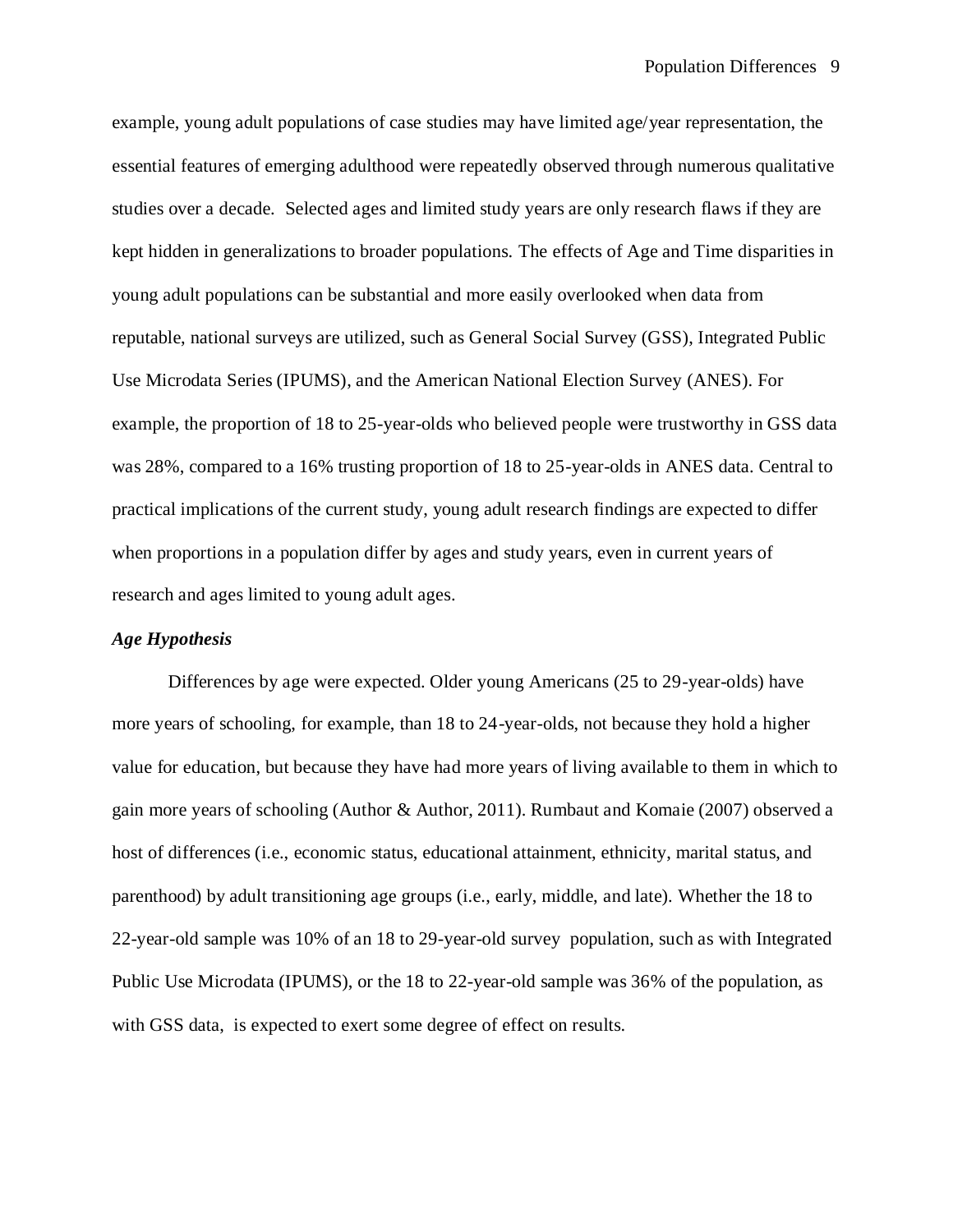It follows, a hypothesis of the current study was population age indirectly affects young adult research findings. In Kowske, Rasch, and Wiley's 2010 study, for example, the younger Millennial sample was only four percent of the study population, compared to thirty-five percent for Gen Xers. Ages of young adults are limited to high school seniors in studies utilizing Monitoring the Future data (e.g., Trzesniewski & Donnellan, 2010; Syvertsen, Wray-Lake, Flanagan, Wayne Osgood & Briddell, 2011). The issue of generalizing to an 18 to 25 or 29-yearold young adult population aside, Putnam (1996) noted, "individuals change as they age" (p. 10). Kowske, Rasch, and Wiley (2010) observed, "An age effect is variation due to physiological growth, progression through developmental stages, and accumulation of experience" (p.3). Representing young adults with data from 17 and 18-year-olds, even with repeated measures over time, presumes maturation changes during young adulthood are similar for emerging adults as they were for older adults when they were younger (life stage comparisons). In generational comparisons with age group proportion disparities, such as a 2008 study where the proportion of 18 to 25 year-olds were larger for Millennials than Gen Xers, the assumption is Gen Xers and Millennials change similarly between ages 18 and 29 years.

## *Time Hypothesis*

A recurrent theme of young adult research is things are different for young adults today. Furstenberg, Rumbaut, and Settersten (2004) observed a "cultural and economic shifts that are forcing youth to adapt in new ways"  $(\P 4)$ . According to Arnett (2004), "Today, the life of a typical 21-year-old could hardly be more different" (p. 3). The indication for research is time exerts an influence, to some degree, on young adult beliefs and behaviors, traits and characteristics. A second hypothesis was research findings for young adults are indirectly affected by Time (operationalized as years of survey). Kowske, Rasch, and Wiley (2010) defined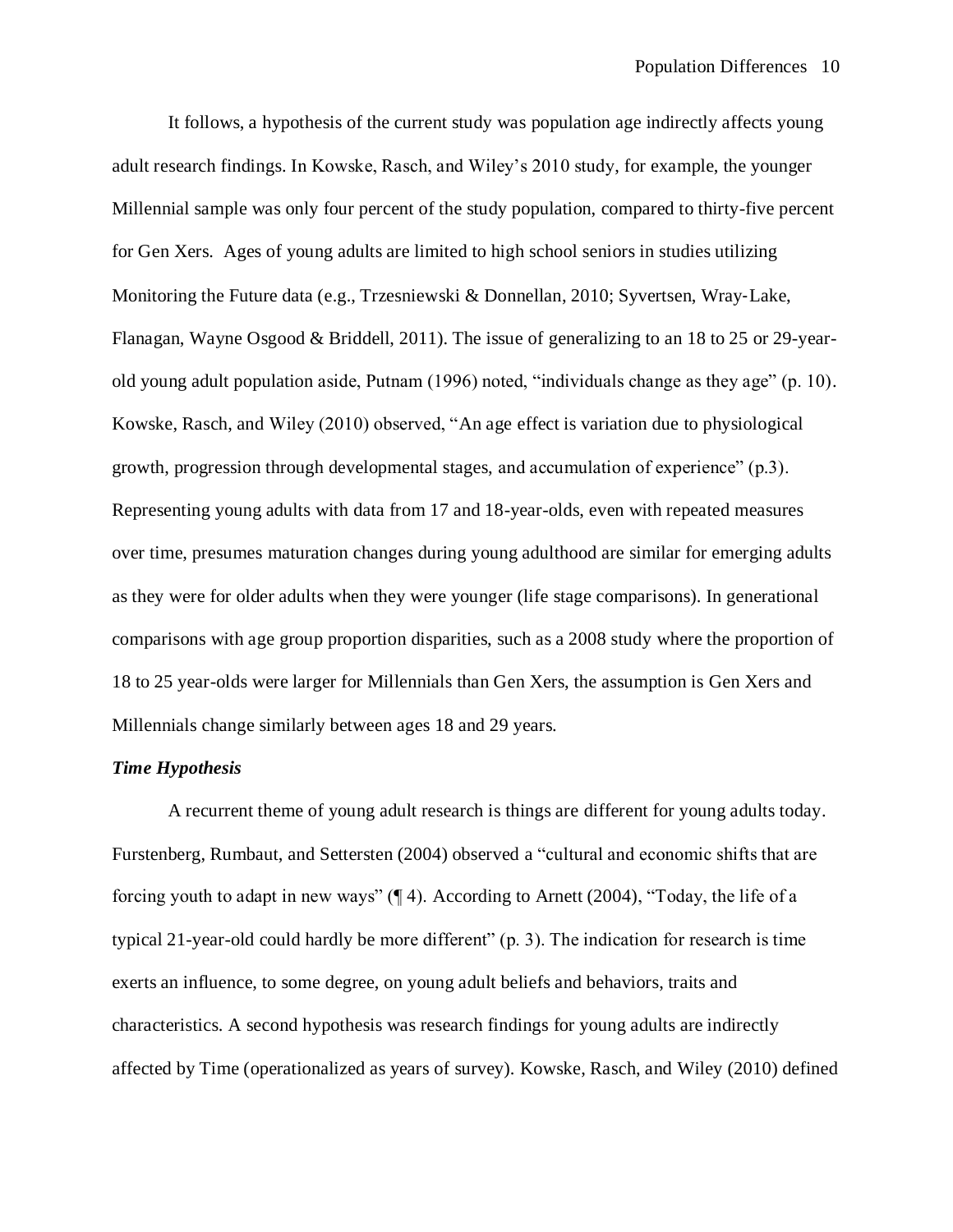period effects as "variation due to historical events that occur at a specific point in time (e.g., war, technological advances)" (p. 3-4). Whether a 1970's sample was five percent of a 1970's through 2000's survey year population, such as with IPUMS, or the 1970's sample was nineteen percent of the population, as with GSS data, is expected to affect results.

The effects of Time can be gradual or intense, and can differ by measure. There may be little difference between one study year and the preceding or following year for a particular measure, or there may be considerable difference. For example, young adult trust levels have dwindled over time (Author, 2010), but upswings in trust for young adults were observed following September 11, 2001(Author, 2011). According to Putnam (1996), "Period effects can produce both individual and aggregate change, often quickly and enduringly" (p. 10). Many young adult studies, such as the Clark University Poll (Arnett & Schwab, 2012), utilize one year of data. Using the most recent year to track current characteristics and behaviors can be enlightening. The problem with using one year of data in identifying enduring young adult characteristics or trends is the imprecision in determining whether period effects are linear (i.e., just another year of more different), the beginning of a difference (perhaps, the beginning of a new generation), or an isolated period effect.

## *Age and Time Effects*

The "the linear relationship between age, period, and generation" (Kowske, Rasch,  $\&$ Wiley, 2010, p. 3), is not strictly linear for all measures. For example, an expectation may be that 20-year-olds have more years of schooling than 18-year-olds, but would the prediction of 29 year-olds having more years of schooling than 27-year-olds be as confident? Another example, American educational attainment levels may have risen in each decade, but considering the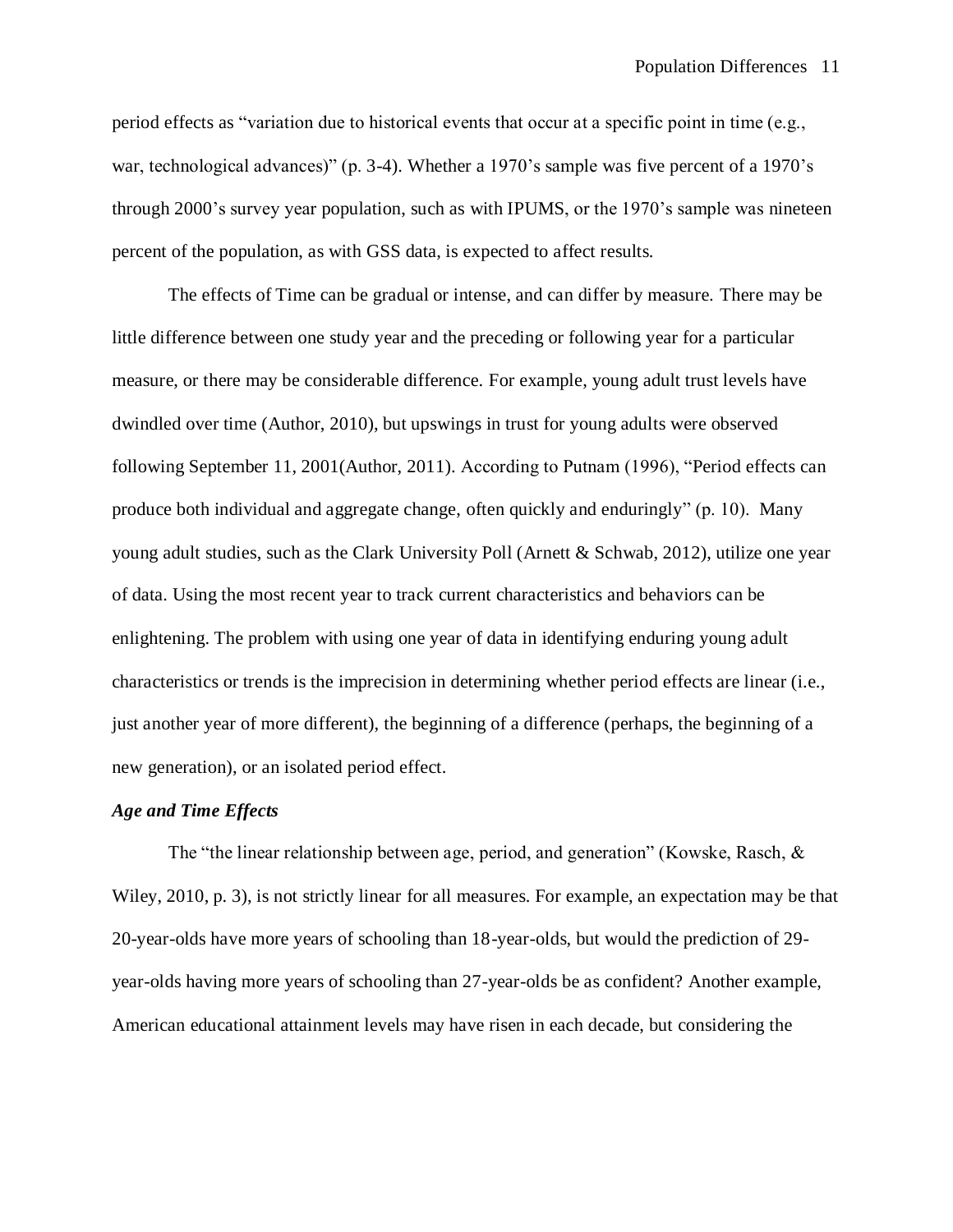effects of a 2001 recession, educational attainment may not have risen as sharply between 2000 and 2002.

It is not only varying proportions of young and older ages or varying proportions by study years that influence findings. The "the linear relationship between age, period, and generation" (Kowske, Rasch, & Wiley, 2010, p. 3) is intertwined. Period effects may differ by age group, and the influence of particular age/year effects are difficult to predict. For example, college tuition may have been a greater financial hardship for all Americans in the 2000's because of a recessed economy, but 18 to 24-year-olds may have been more vulnerable to the effects of economic downturn on college attendance. Another example, will the upswings in trust observed for young Americans post 9/11 remain with the age cohort of 9/11 young Americans— perhaps signaling the rise of more civically engaged Millennials?

#### **Methods**

As a first step in the investigation, Age and Time differences in Young Adult, Gen X, and Millennial populations were diagramed (Table 1). Next, the effects of Age and Time were empirically established. In other words, the notion that Age and Time population differences, as diagramed on Table 1, could affect young adult research findings was confirmed. A final step was to directly observe and compare findings for commonly studied measures among Young Adult, Gen Xer, and Millennial populations.

### **Data Source**

General Social Survey (GSS) (Smith, et al., 1972-2012) was the data source utilized. Quantitative methods, in particular secondary analysis of national social survey data, may not give as rich descriptions of or voice to emerging adults as would qualitative methods, but GSS data held significant advantages. General Social Survey data is ideally suited for identifying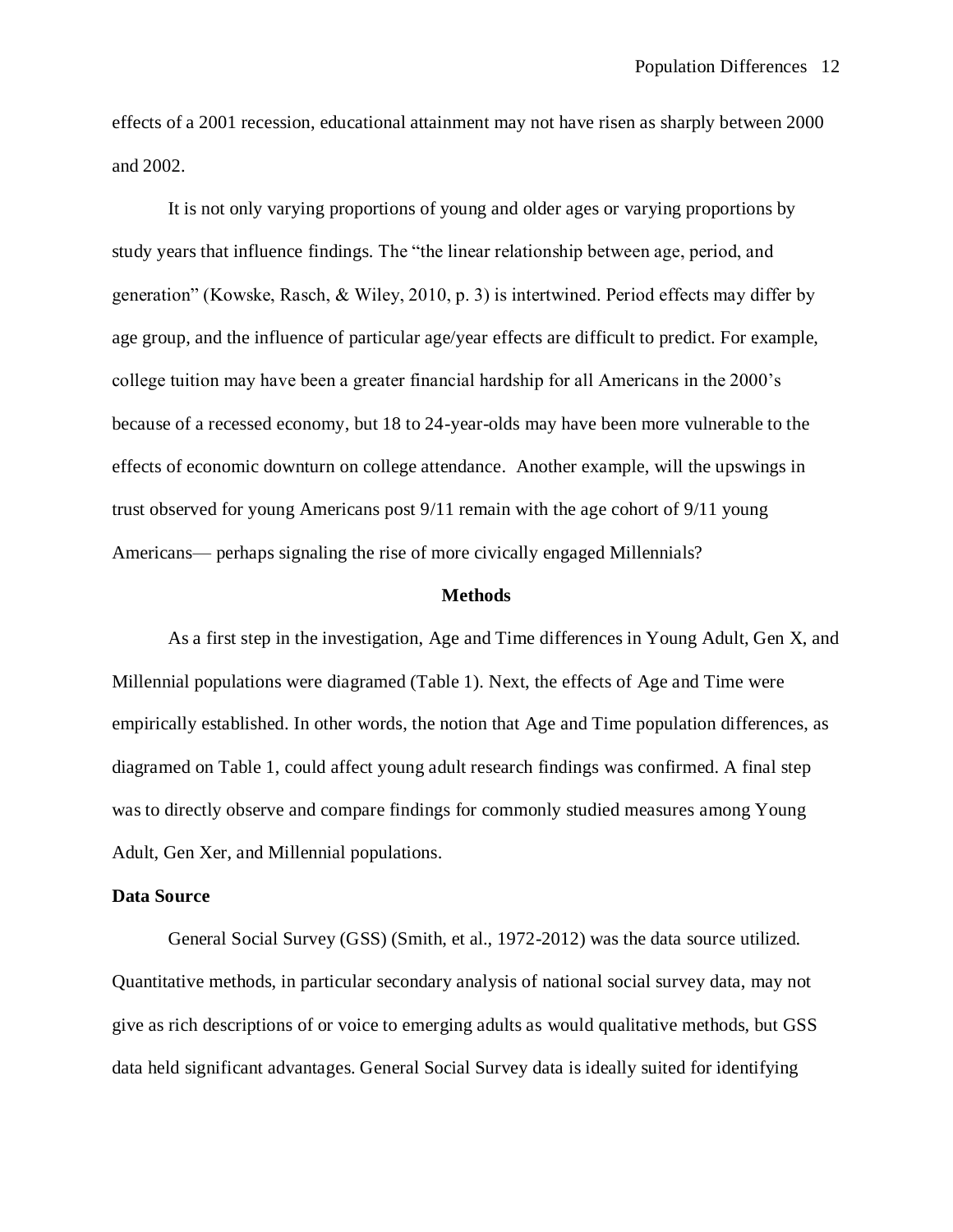American trends, such as changing attitudes and behaviors of young adults over time or the emergence of a new life stage. The GSS has adequate four-decade samples (frequency ranges between 34 and 406) for each young adult age (i.e., 18, 19, 20, 21, 22, 23, 24, 25, 26, 27, 28, and 29 years). Age groups, birth year cohorts, and survey year groups were efficiently controlled for comparisons. Age and Time effects were investigated in several measures because of the availability of numerous survey variables.

The GSS is second only to the United States census (Current Population Survey) as the most popular data set in top sociology journals (National Science Foundation, 2007). English speaking Americans (excluding Alaska and Hawaii) between ages 18 and 89 years (or older) were surveyed every two years in the standard GSS replicating core and topic modules, with Spanish speaking Americans included since 2006 (Smith, Marsden, Hout, & Kim, 2011). Full probability sampling on the United States population was utilized in survey years 2000-2012. Probability sampling promotes generalization to the American population. A survey weight was applied throughout, and .05 was the threshold of statistical significance.

## **Variables**

Birth years were displayed by age for 18 to 29-year-olds in survey years 2000-2012 to observe differences among groups (Table 1). Young Adults, Gen Xers, and Millennials were defined for analyses with independent and filter variables for survey year, age, and birth year cohort. Defining Young Adult populations as Gen Xers and Millennials limited ages and years of cases analyzed, as shown by shading on Table 1. Ages and years were frequently controlled for specific ages and years, depending on analyses (e.g., 18-29 years, 2000-2012). The following nine dependent measures were utilized in cross-tabulations: Race, Education, Marriage,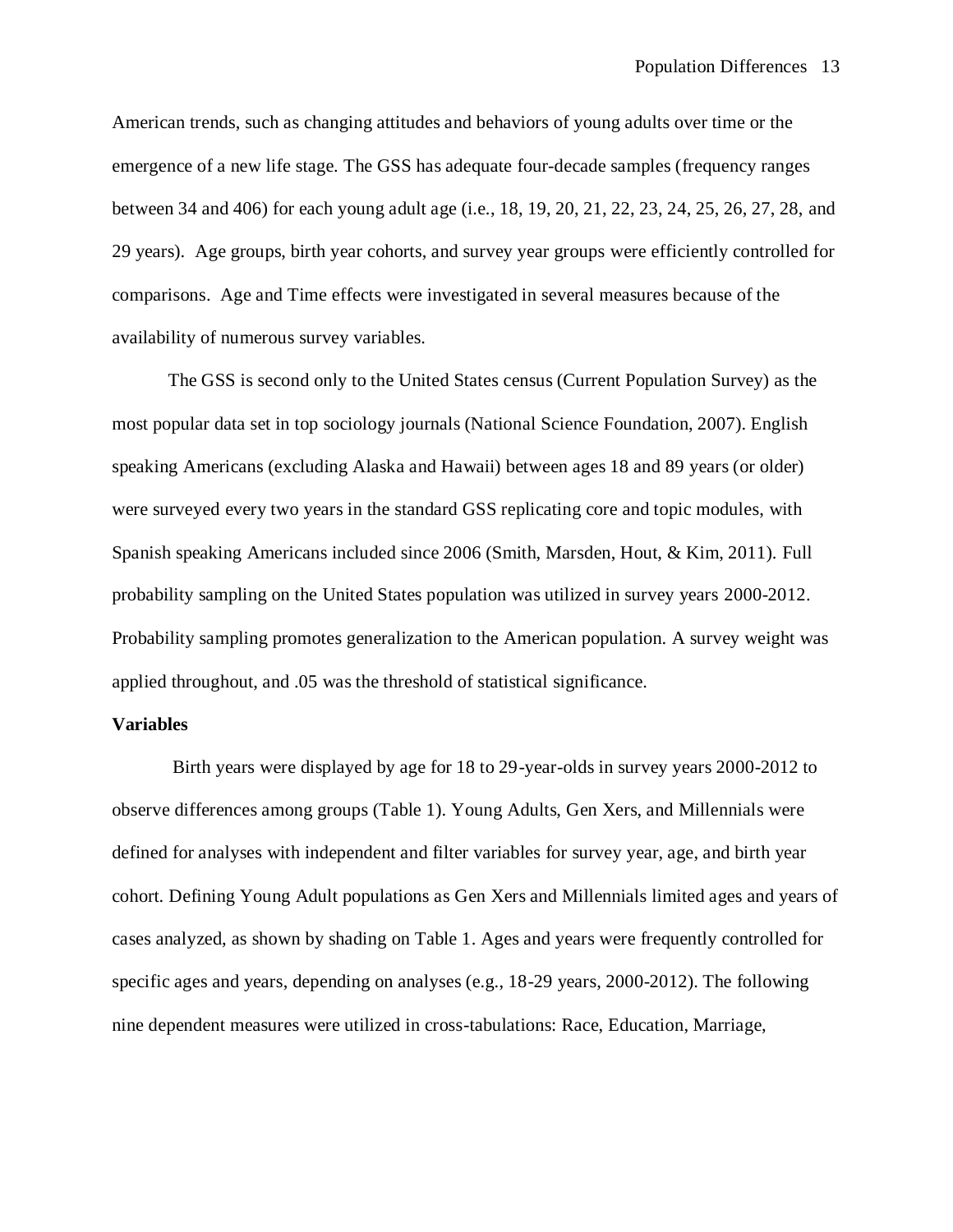Parenthood, Employment, Income, Computer Use, Social Trust, and Prayer. Measures, descriptions, and dichotomizing techniques (if any) were noted on Table 2.

Level of income (Income) and frequency of prayer (Prayer) were two dependent measures selected for multiple regression analyses to demonstrate changing association with Age and Time. Income was a demographic measure, and Prayer connected to psychosocial traits. The 12 categories of Income ranged from less than \$1,000 to \$25,000 or more. Prayer was recoded so that frequency of prayer rose in each category. The six categories of Prayer were 1) Never, 2) Less than once a week, 3) Once a week, 4) Several times a week, 5) Once a day, and 6) Several times a day. Survey year (Time) spanned 1972-2012, but Prayer was only in survey years 1983- 2012.

#### **Analysis**

Multiple regressions were utilized because controls for varying Ages and Times could be applied and changes in the strengths and directions of associations observed. Income, Prayer, Age, and Year were continuous variables, and standardized Beta coefficients were observable. Independent regressions were repeated for age and year categories. A regression model was utilized to observe changes in strengths and directions of associations with Age and Time. The Beta coefficient (B) measured the predictive value of independent measures (i.e., Age or Time) on the dependent measure (i.e., School or Prayer). Beta coefficients, Standard Errors, and significance levels were noted in discussions.

A Comparison of Means procedure was utilized to observe changing Means and Confidence Intervals. Prayer Means were charted on Figure 1, and Income Means were charted on Figure 2.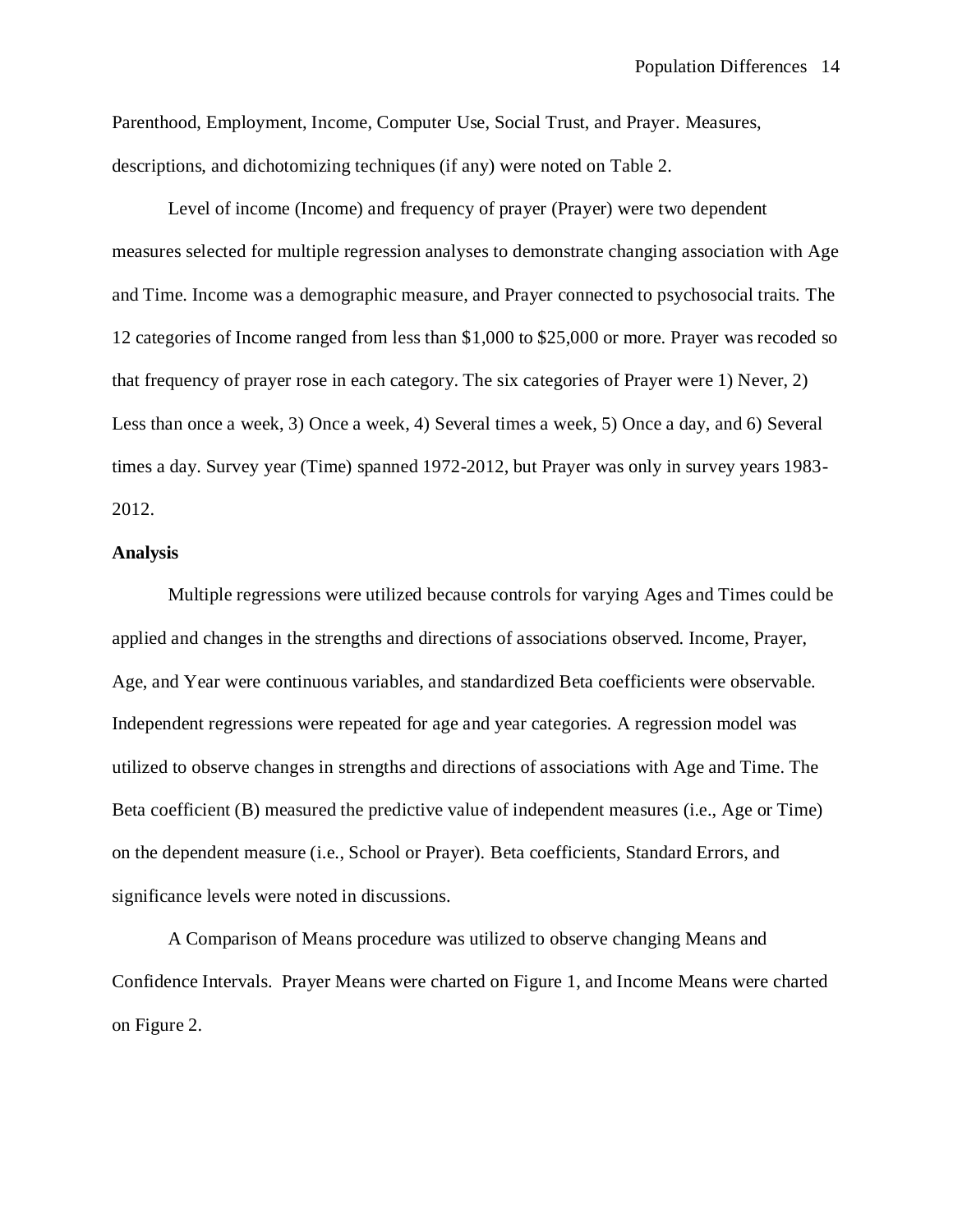The Means of nine dependent measures were compared by cross-tabulations in Young Adult, Gen Xer, and Millennial groups on Table 2. The independent measure was Age (18 to 29 years). An analysis filter was Time (survey years 2000-2012). A second filter in analyses for Gen X (1974-1981) and Millennials (1982-1998) was birth year cohorts. To improve significance levels, birth year cohort was the independent measure, and Age and Time were filters in some analyses. Means and Standard Deviations (or proportions= 1) were noted on Table 2. See appendix for additional statistics.

#### **Results**

#### Insert Table 1

#### **Age, Birth Year, and Study Year Differences in Young Adult Populations**

Gen Xers had more 25 to 29-year-old young adults, and Millennials had more 18 to 24 year-olds. Gen Xers included more cases from 2000-2004 (seven to eight birth years), and Millennials included more cases from 2006-2012 (seven to twelve birth years). It is not correct to assume Young Adults (18 to 29-year-olds) are the same as Millennials in 2000-2012 because 19 to 29-year-olds born between 1971 and 1981 are excluded in the Millennials population.

## *Young Adults*

Defining Young Americans as those between ages 18 and 29 years and filtering for 2000- 2012 limited birth years to 1971-1994. A 29-year-old in 2000 (born in 1971) was at the lowest birth year boundary for Young Adults, and an 18-year-old in 2012 (born in 1994) was the upper birth year boundary (Table 1). The Young Adult population was largest, with a total sample size of 3,428. Young Adults represented 18% of the survey population in 2000-2012. The average age of Young Adults was 23.92 years.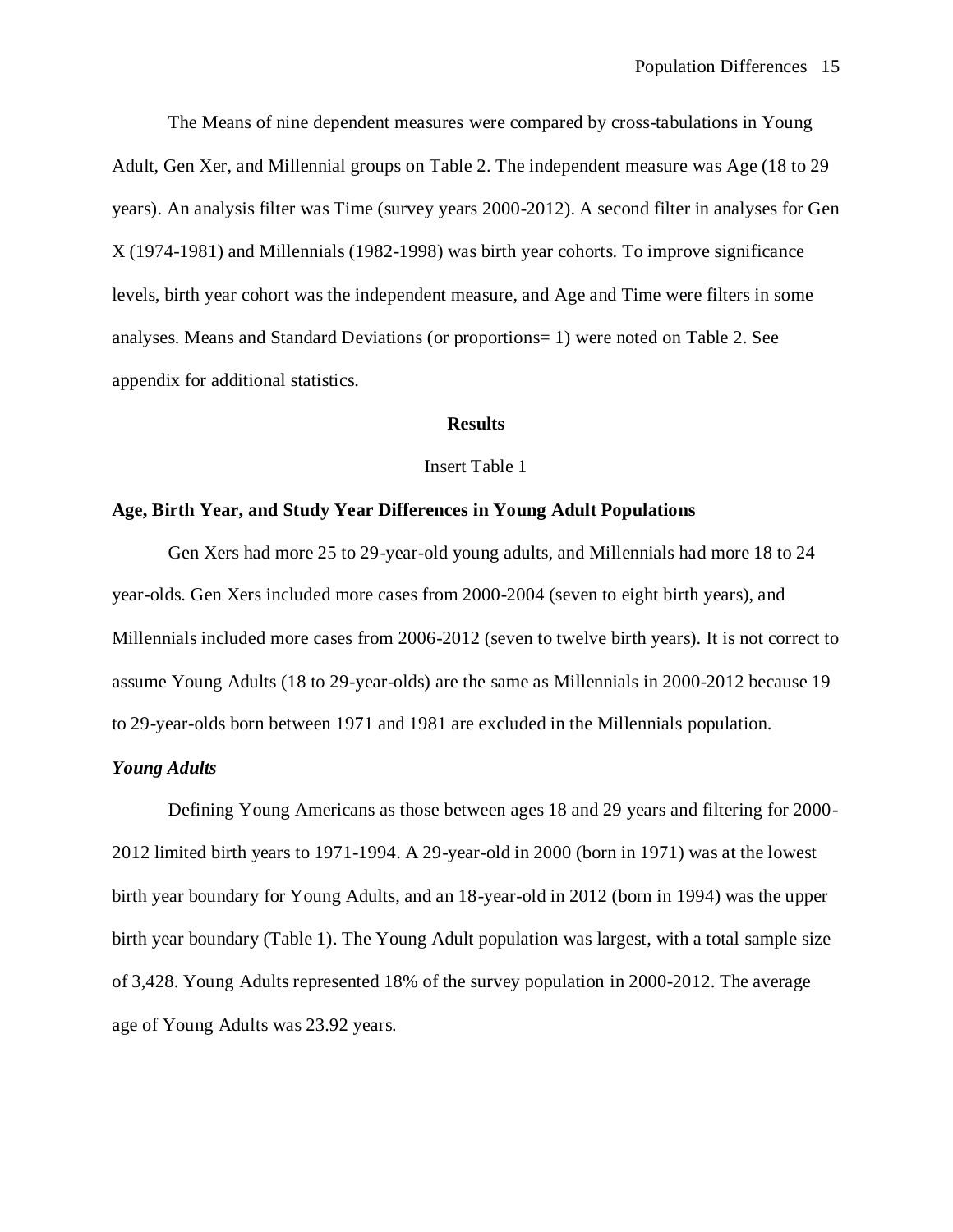## *Gen Xers*

Gen Xers were defined as those born between 1974 and 1981. Age ranges for Generation X in 2000-2012 were 19-38 years, but the study focus was young Americans between ages 18 and 29. Defining Young Adults from Gen X as those between ages 18 and 29 years born between 1974 and 1981 in 2000-2012 data limited survey years to 2000-2010 and reduced survey years for several ages (Table 1). The population size for Gen Xers in the current study was 1,727 about half the number of Young Adults. Average age for young adults from Generation X was 25.19 years.

#### *Millennials*

Millennials were defined as those born between 1982 and 1998. Age ranges for Millennials in 2000-2012 were 12 to 30 years. Survey years of the current study were not more limited for Millennials than for Young Adults, but available age groups for survey years were restricted (Table 1). Analyses for young adult Millennials in 2000-2012 GSS data included 1,510 cases, fewer than that of Young Adults and Gen Xers. Average age for young adult Millennials was 22.15 years.

## **Age and Time Effects on Income and Prayer**

## *Age Effects*

A weak association between Age and Income was revealed for Americans (18 to 89 years and older) in 1972-2012 data (B= .204, SE= .005,  $p \leq .001$ ). As Americans aged one year their income level increased minimally, in general, from 1972-2012. Age filters were applied. The association between Income and Age was stronger with a filter for 18 to 29-year-olds (B= .439, SE= .010,  $p \leq .001$ ). The effects of aging on rising income, then, were greater between ages 18 and 29 years. The association between 18 to 24-year-olds and Income (B= .404, SE= .015,  $p\le$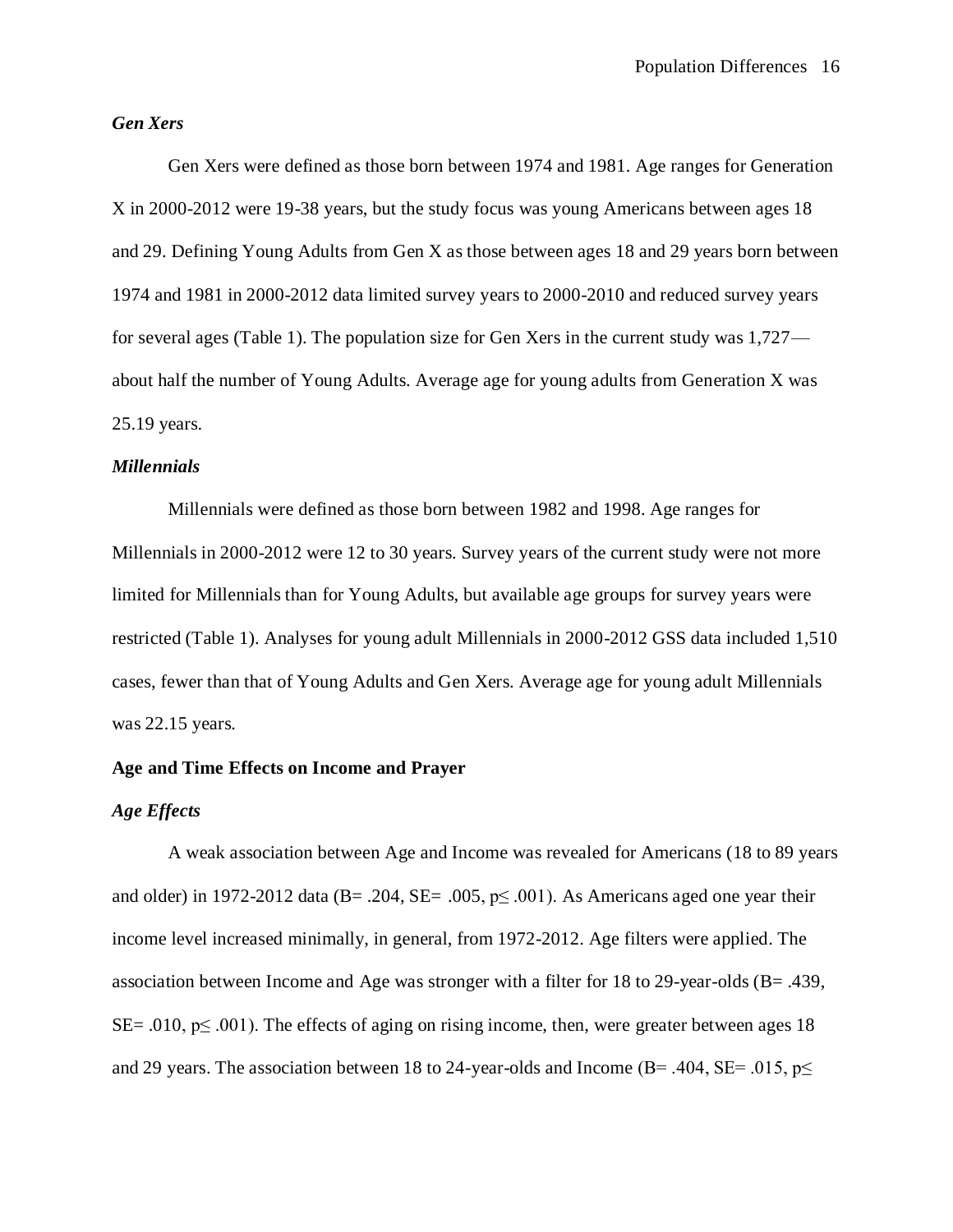.001) was stronger than that of 25 to 29-year-olds and Income (B=  $.100$ , SE=  $.015$ , p $\leq .001$ ). An interpretation of findings is associations reflect the steeper rise from lower levels for younger adults.

Prayer was the dependent measure for the next set of multiple regressions with Age. A weak association was found between Age and Prayer for Americans (18 to 89 years and older) in 1972-2012 data (B= .203, SE= .006,  $p \leq 0.001$ ). The association was weaker with a filter for ages 18 to 29 years (B= .028, SE= .013, p= .036), and slightly stronger when ages were limited to 25 to 29 years ( $B = .040$ ,  $SE = .018$ ,  $p = .030$ ). The relationship was not significant with a filter for 18 to 24-year-olds. Associations revealed in data suggested age related patterns.

A Comparison of Means confirmed age patterns for Prayer, but it was not an absolute linear pattern (Figure 1). Prayer Means varied by *each age* of Emerging Adulthood. The oldest age group (30 to 89 years and older) had the highest Prayer Mean ( $M = 4.37$ ,  $SE = .042$ ). The age between 18 and 29 years with a Prayer Mean nearest that of Older Americans was 18 year-olds  $(M= 4.28, SE= .254)$ . If the association between Prayer and Age were strictly linear, 29-yearolds would be the emerging adult age of highest Prayer Mean. Standard Error was also highest for 18 year-olds than any other Young Adult age (Figure 1).

## Insert Figure One

## *Time Effects*

A weak association between Time and Income was found for Americans (18 to 89 years and older) in 1972-2012 data (B= .332, SE= .005,  $p \le 0.001$ ). A filter was applied for year spans. The association between Time and Income, in comparison to 1972 to 2012, was weaker with filters for 1972 to 1979 (B= .047, SE= .015, p=.002), 1980 to 1989 (B= .108, SE= .011, p $\leq$  .001), and 1990-1999 (B= .069, SE= .011,  $p \leq 0.001$ ). The association between Time and Income was not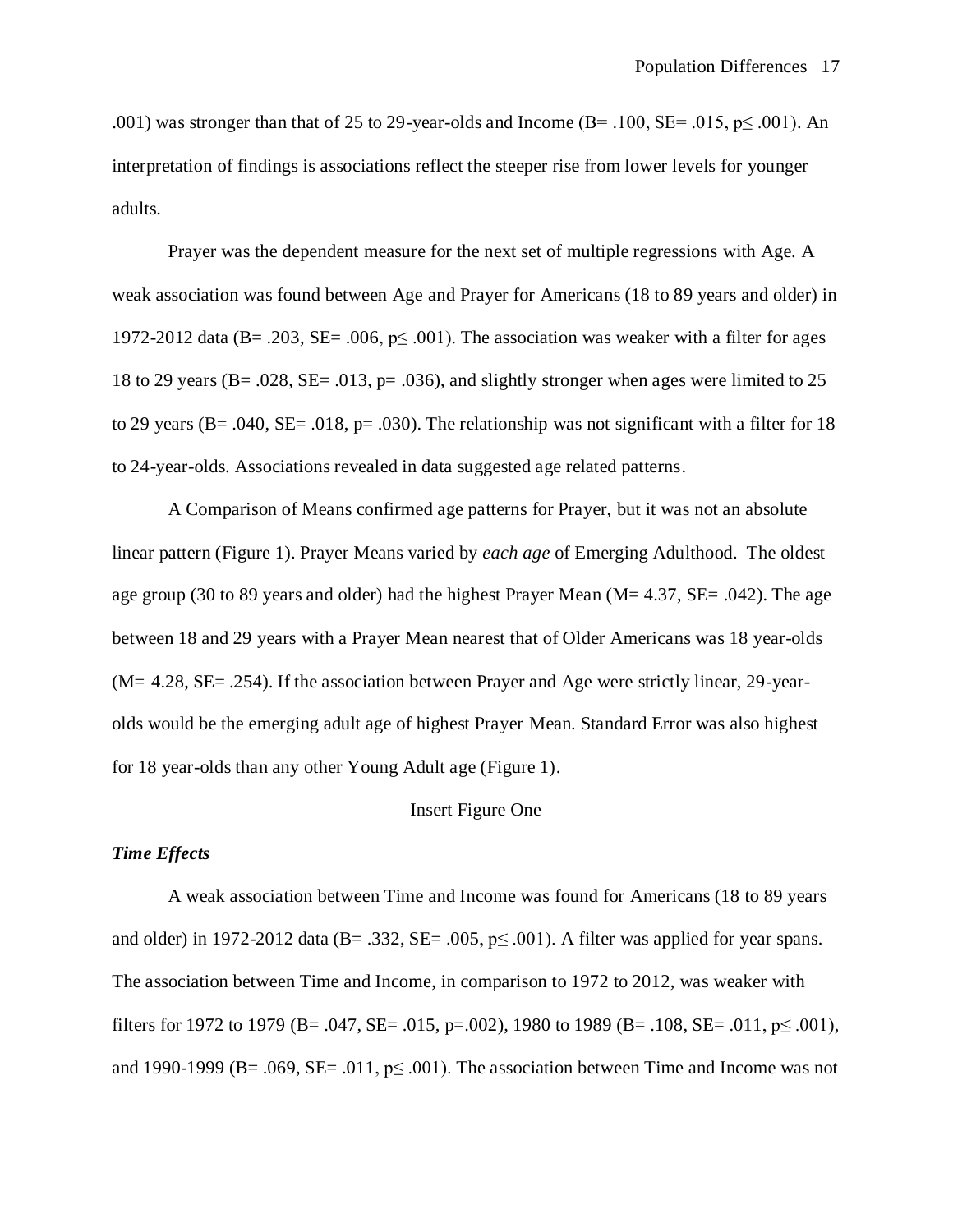significant with a filter for 2000 to 2012. Economic recession likely affected the association in more recent data. Income Means for 18 to 29-year-olds was observed in 2000-2012 data in Figure 2.

Time was not a significant predictor for Prayer in Americans 18 to 89 years and older. When filters for Time spans were applied, the association (inverse) between Time and Prayer was only significant in 2000-2012 data (B=  $-.021$ , SE=  $.009$ , p= $.016$ ).

## *Age and Time Effects*

Time (B=  $-0.018$ , SE=  $.006$ , p= $.002$ ) and Age (B=  $.204$ , SE=  $.006$ , p $\leq 0.001$ ) were both significant predictors for Prayer in a regression model. Associations between Prayer and Time  $(B=-.028, SE= .009, p\leq .001)$  and Age and Prayer  $(B=.178, SE=.009, p\leq .001)$  changed minimally with a filter for years 2000-2012. When years 2000-2012 and ages 18 to 29 years were filters, the association between Prayer and Time (B= -.069, SE= .020,  $p \leq .001$ ) was slightly more inverse, and the association between Prayer and Age was not significant.

Time (B= .318, SE= .005,  $p \le 0.001$ ) and Age (B= .179, SE= .005,  $p \le 0.001$ ) were significant predictors for Income in a regression model. The association between Time and Income was not significant in a model with Age when an analysis filter for years 2000-2012 was applied. The association between Age and Income (B= .206, SE= .009,  $p \leq .001$ ) was significant in the model with 2000-2012 data. Age (B= .476, SE= .018,  $p \leq .001$ ) was the strongest predictor of Income in a model with Time when filters for ages 18 to 29 years and years 2000-2012 were applied, and the association between Time and Income ( $B = -0.048$ ,  $SE = -0.018$ ,  $p = 0.008$ ) became inverse.

A Comparison of Means was employed to observe Income Mean in 18 to 29-year-olds across 2000-2012 data (Figure 2). Income Means for 18 to 29-year-olds varied in each year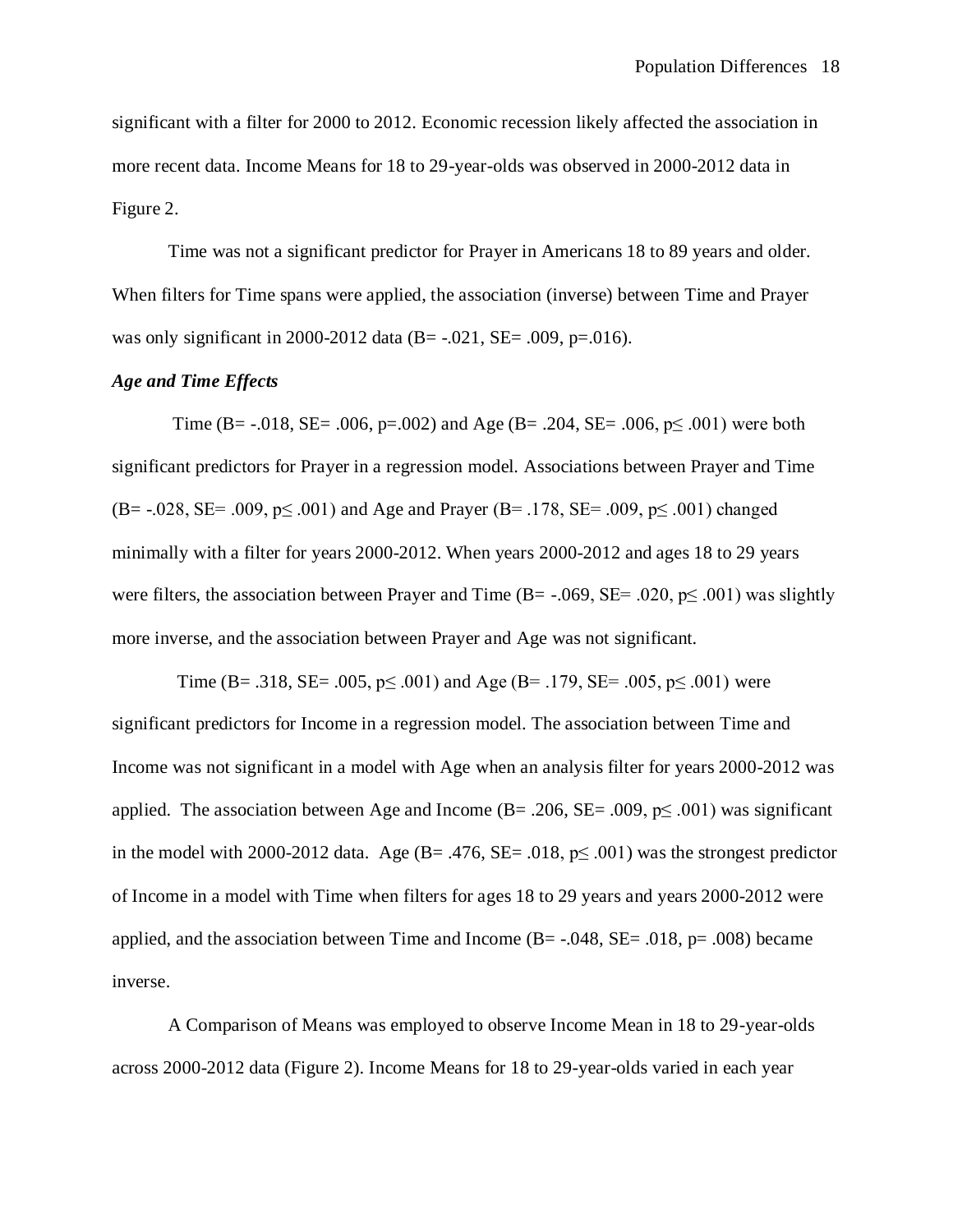between 2000 and 2012. Income Means for 18 to 29-year-olds were higher in each year (2000- 2012), compared to a 1972-1999 average. However, Income Means for Young Adults has fallen steadily each year from a 2004 high.

Insert Figure One

## **Nine Dependent Measures**

The chi-square procedure produced statistically significant associations between all dependent and independent measures (Table 2). Findings demonstrated a pattern of Means of 18 to 29-year-olds falling between that of 18 to 24-year-olds and 25 to 29-year-olds. Considering Millennials had the youngest age Mean (22.15 years), Gen Xers (25.19 years) the oldest, and the age Mean for Young Adults (23.92 years) fell between the two, age related patterns were evident in data for all but two measures. Despite having lowest Income Means, Millennials were more satisfied with their Income than Gen Xers and Young Adults. As expected because they were younger, Millennials had fewer children, but *ideal* number of children was highest for Millennials than for all other groups, including Older Adults. An interpretation is generational effects were stronger than age or time effects for the measures of Satisfied with Finances and Ideal Number of Children.

#### **Conclusion**

Finding the highest Prayer Mean of all Emerging Adult ages in 18-year-olds was unexpected. A similar finding was previously reported for Trust levels: The proportion of trusting 18-year-olds was higher or equal to trusting proportions of any other Young Adult age (18-29-years) in 1980s through 2000s data (Author, 2011). The large Standard Error for 18-yearolds (Figure 1) suggests more variance in beliefs for 18-year-olds than for other Young Adult ages. These findings fit the interpretation that 18-year-olds are less like 19 to 29-year-olds for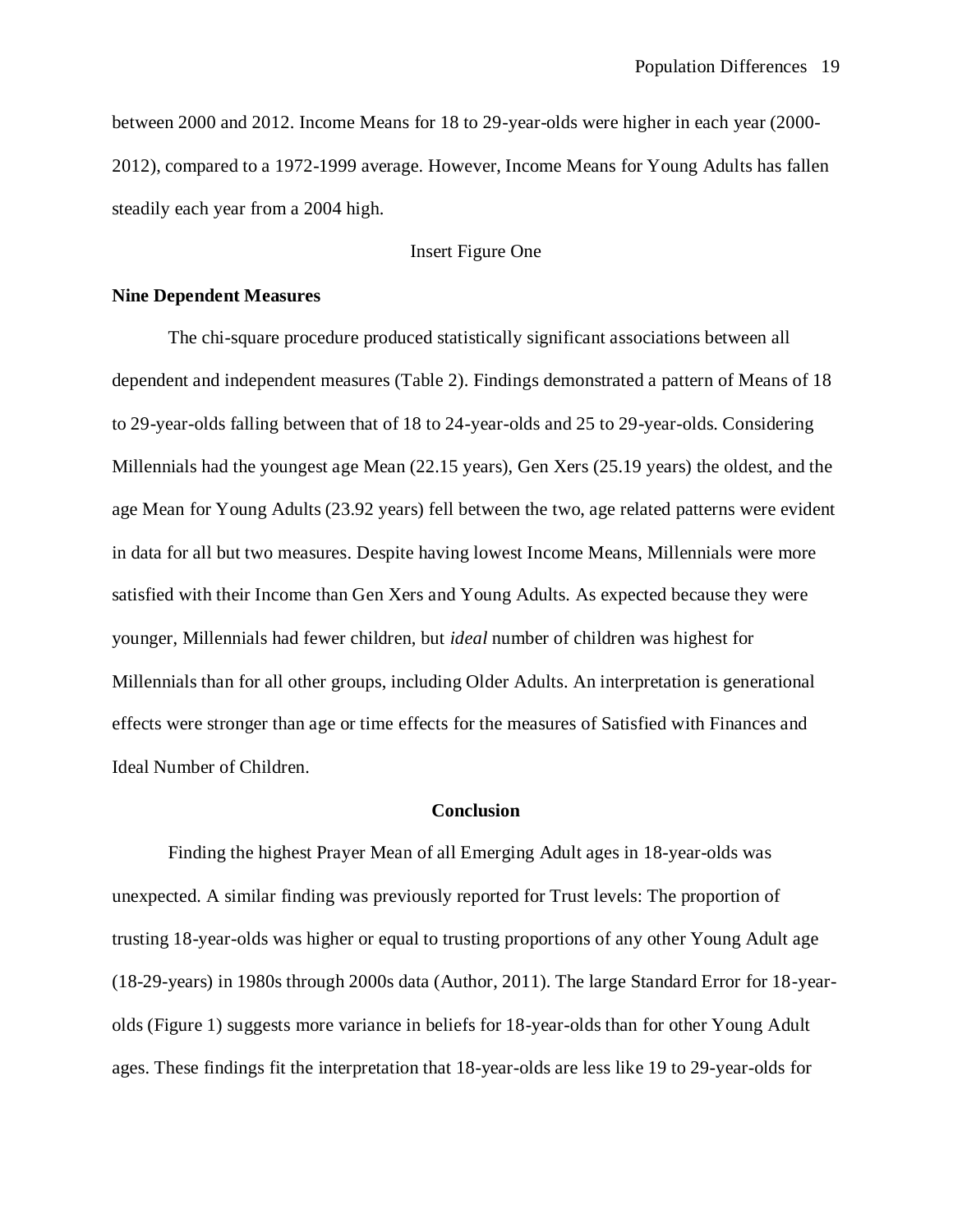some measures because 18-year-olds are more likely to rely on adolescent support systems. Eighteen year-olds may still be in high school, having yet begun independent adult transitioning.

Differences among Young Adult, Gen Xer, and Millennial populations were found in the same data source for nine commonly researched measures (Table 2). Age and Time differences in populations, as diagramed on Table 2, were expected to affect findings. Multiple regressions and Comparisons of Means confirmed these hypotheses. Patterns found in data, such as stronger associations between 25 to 29-year-olds and Income, suggest findings will vary according to whether a study population has a larger proportion of 18 to 24-year-olds or a larger proportion of 25 to 29-year-olds, for example. Prayer means varied by each young adult age, and was not strictly linear (Figure 1). Patterns, such as more strongly inverse association between young adults and Prayer in 2000-2012 data, suggest young adult findings will vary according to differences in population study year(s) (or data collection). Income for 18 to 29-year-olds varied by each year in 2000-2012 data, and was not strictly linear (Figure 2).

Findings from the current study demonstrated variations in research findings when young adult study populations differed by Age and Time. When a young adult research finding is viewed as out of step with current scholarship or is contradictory to a previous study, especially when previous studies generalized results to a vaguely defined young adult or most recent generation group, peeling away Age and Time effects by identifying age and year population differences may reveal the common ground, the "different parts of the same beast" (Arnett, 2007, p.80).

Study findings hold practical implications for interpretations, generalizations, and replications of young adult research. The current study uniquely contributes to the field of adult transitioning by promoting the perspicacious assessment of young adult research.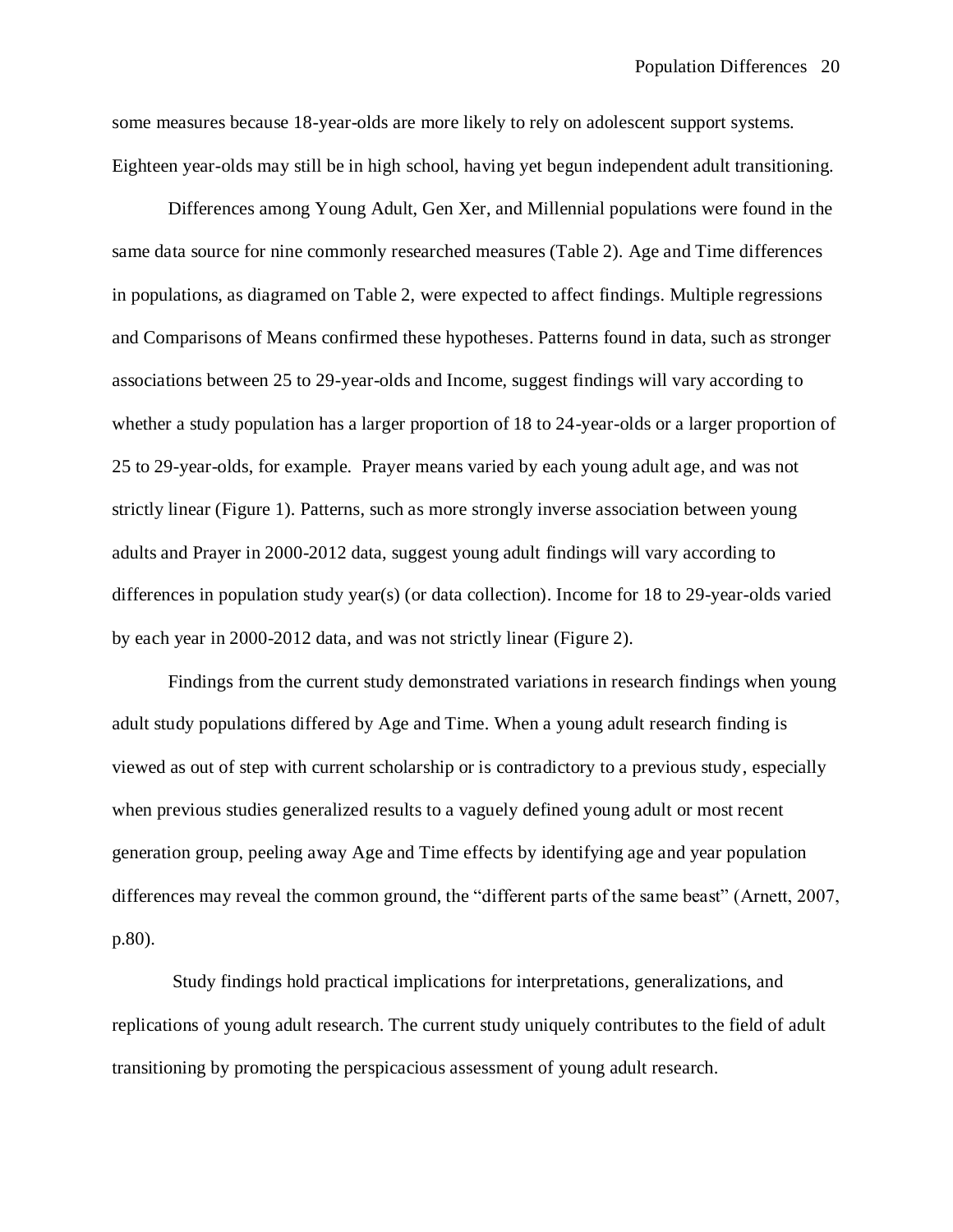## **References**

- American Psychological Association (2007). Stress in America. Retrieved from <http://www.apa.org/news/press/releases/stress/>
- American Psychological Association (2008). Stress in America. Retrieved from

<http://www.apa.org/news/press/releases/2008/10/stress-in-america.pdf>

- American Psychological Association (2012). Stress in America: Missing the health care connection. Retrieved from [http://www.apa.org/news/press/releases/stress/2012/full](http://www.apa.org/news/press/releases/stress/2012/full-report.pdf)[report.pdf](http://www.apa.org/news/press/releases/stress/2012/full-report.pdf)
- Arnett, J. J. (2000). High hopes in a grim world: Young adults' views of their futures and of "Generation X." *Youth & Society, 31*(3)*,* 267-286*.*
- Arnett, J. J. (2004). *Young adulthood: The winding road from the late teens through the twenties*. New York: Oxford University Press.
- Arnett, J. J. (2007). Young adulthood, a  $21<sup>st</sup>$  century theory: A rejoinder to Hendry and Kloep. *Child Development Perspectives, 1*(2), 80-82.
- Arnett, J. (2012). The Cosmo Question. *Cosmopolitan*, *253*(3), 45.
- Arnett, J. J. (2013). *Adolescence and young adulthood: A cultural approach*. Boston: Pearson.
- Arnett, J. J. & Schwab, J (2012). The Clark University poll of young adults: Striving, struggling, hopeful. Worcester, Mass: Clark University. Retrieved from [http://www.clarku.edu/clarkpoll/pdfs/Clark\\_Poll\\_Peer%20Inst.pdf](http://www.clarku.edu/clarkpoll/pdfs/Clark_Poll_Peer%20Inst.pdf)
- Furstenberg, F.F., Rumbaut, R.G., & Settersten, R.A. (2004). On the frontier of adulthood: Young themes and new directions. *On the Frontier of Adulthood: Theory, Research, and Public Policy*: 3-25. Retrieved from

[http://www.transad.pop. upenn.edu/downloads/ch1-fff-formatted.pdf](http://transitions.s410.sureserver.com/wp-content/uploads/2011/08/ch1-fff-formatted.pdf)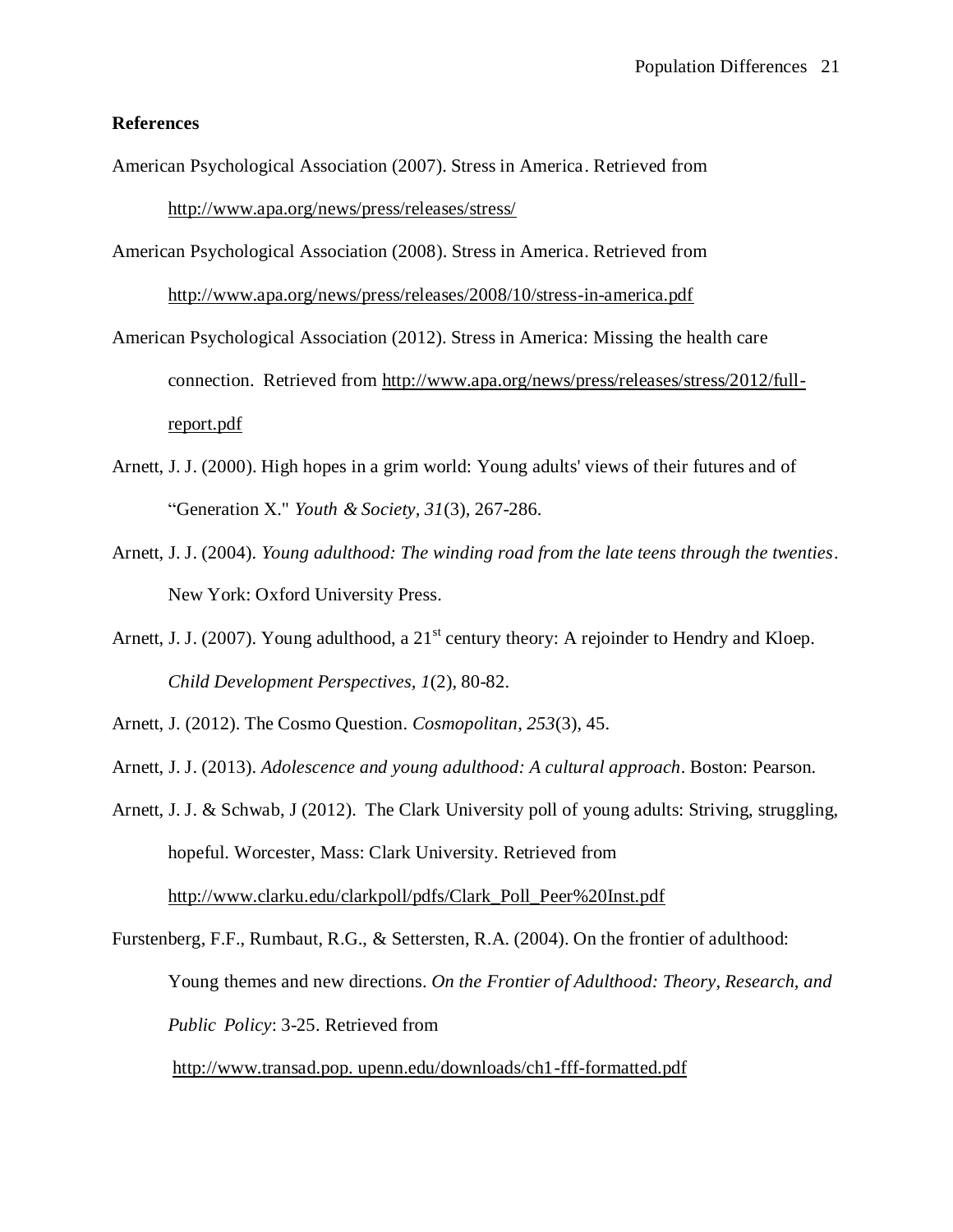- Hendry, L. B., & Kloep, M. L. (2007). Redressing the emperor! —A rejoinder to Arnett. Child Development Perspectives, (2), 83-85
- Howe, N., Strauss, W., & Matson, R. J. (2000). Millennials rising: The next great generation. New York: Vintage Books.
- Howe, N., & Strauss, W. (2007). Millennials go to college: Strategies for a new generation on campus: recruiting and admissions, campus life, and the classroom. Great Falls, Va: LifeCourse Associates. ISBN 9780971260610.
- Kowske, B. J., Rasch, R., & Wiley, J. (2010). Millennials' (lack of) attitude problem: An empirical examination of generational effects on work attitudes. *Journal of Business and Psychology*, *25*(2), 265-279.
- Losyk, B. (1997). Generation X: What they think and what they plan to do. *Public Management*, *79*, 4-9.
- Author (2010).
- Author (2011).
- Author, … (2011).
- Author (2012).
- National Science Foundation (2007). The General Social Survey (GSS) the next decade and beyond. (An Overview of the General Social Survey) [summarizing material]. Retrieved from [http://www.nsf.gov/pubs/2007/nsf0748/nsf0748\\_3.pdf](http://www.nsf.gov/pubs/2007/nsf0748/nsf0748_3.pdf)

Oblinger, D. (2003). Boomers Gen-Xers Millennials. *EDUCAUSE review*, *500*, 36.

Putnam, R. D. (1996). The strange disappearance of civic America. *The American Prospect, 24***,** 34-48.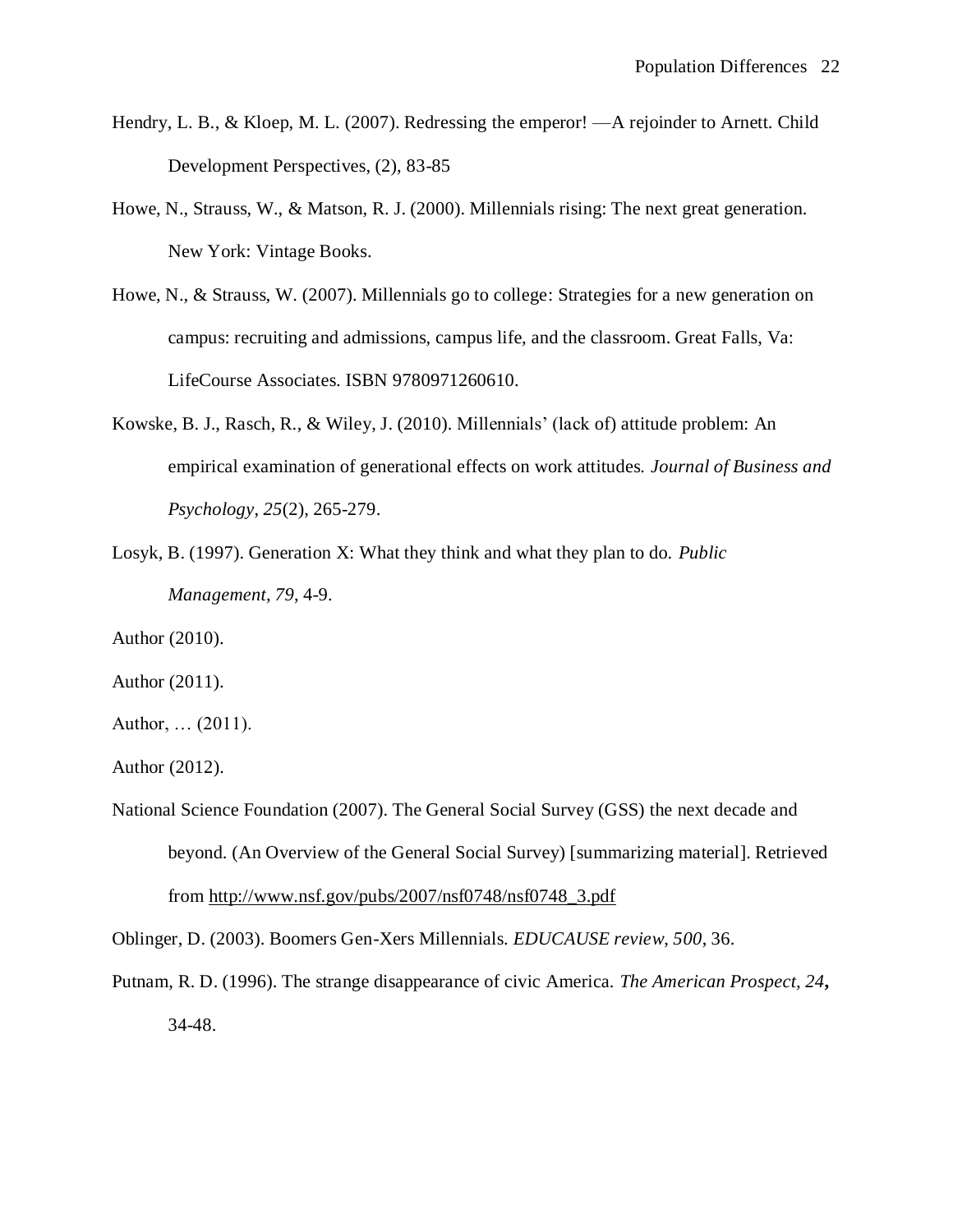- Rumbaut, R.G. (2008). The coming of the second generation: Immigration and ethnic mobility in Southern California. *The Annals of the American Academy, 620*: 196-236.
- Rumbaut, R.G. & Komaie, G. (September 1, 2007) *Young adults in the United States: A middecade profile*. Research Network Working Paper. Retrieved from <http://ssrn.com/abstract=1887844>
- Ruggles, S. J. Alexander, T., Genadek, K, Goeken, R., Schroeder, M.B. & Sobek, M. (2010). *Integrated Public Use Microdata Series: Version 5.0* [Machine-readable database]. Minneapolis: University of Minnesota.
- Saxe, J.G. (1873). *The poems of John Godfrey Saxe complete edition.* Boston: James R. Osgood and Company [late Ticknor & Fields, and Fields, Osgood, & Co.]
- Shelton, C. & Shelton, L. (2005). *The neXt revolution: What Gen X women want at work and how their Boomer bosses can help them get it*. Mountain View, Calif: Davies-Black Pub.
- Smith, T.W., Marsden, P., Hout, M. & Kim, J. (1972-2010) General social surveys [machinereadable data file; NORC ed. Chicago]. Tom W. Smith [Principal Investigator]; Peter V. Marsden [Co-Principal Investigator]; Michael Hout [Co-Principal Investigator]. National Science Foundation. National Opinion Research Center, Storrs, CT [producer]; The Roper Center for Public Opinion Research, University of Connecticut [distributor].
- Smith, T. W., Marsden, P., Hout, M. & Kim, J. (2011). General social surveys: Appendix A (sampling design and weighting). Tom W. Smith [Principal Investigator]; Peter V. Marsden [Co-Principal Investigator]; Michael Hout [Co-Principal Investigator]. National Opinion Research Center (National Data Program for the Social Sciences Series, no. 21). [Appendix A]. Retrieved from:

<http://publicdata.norc.org:41000/gss/Documents/Codebook/A.pdf>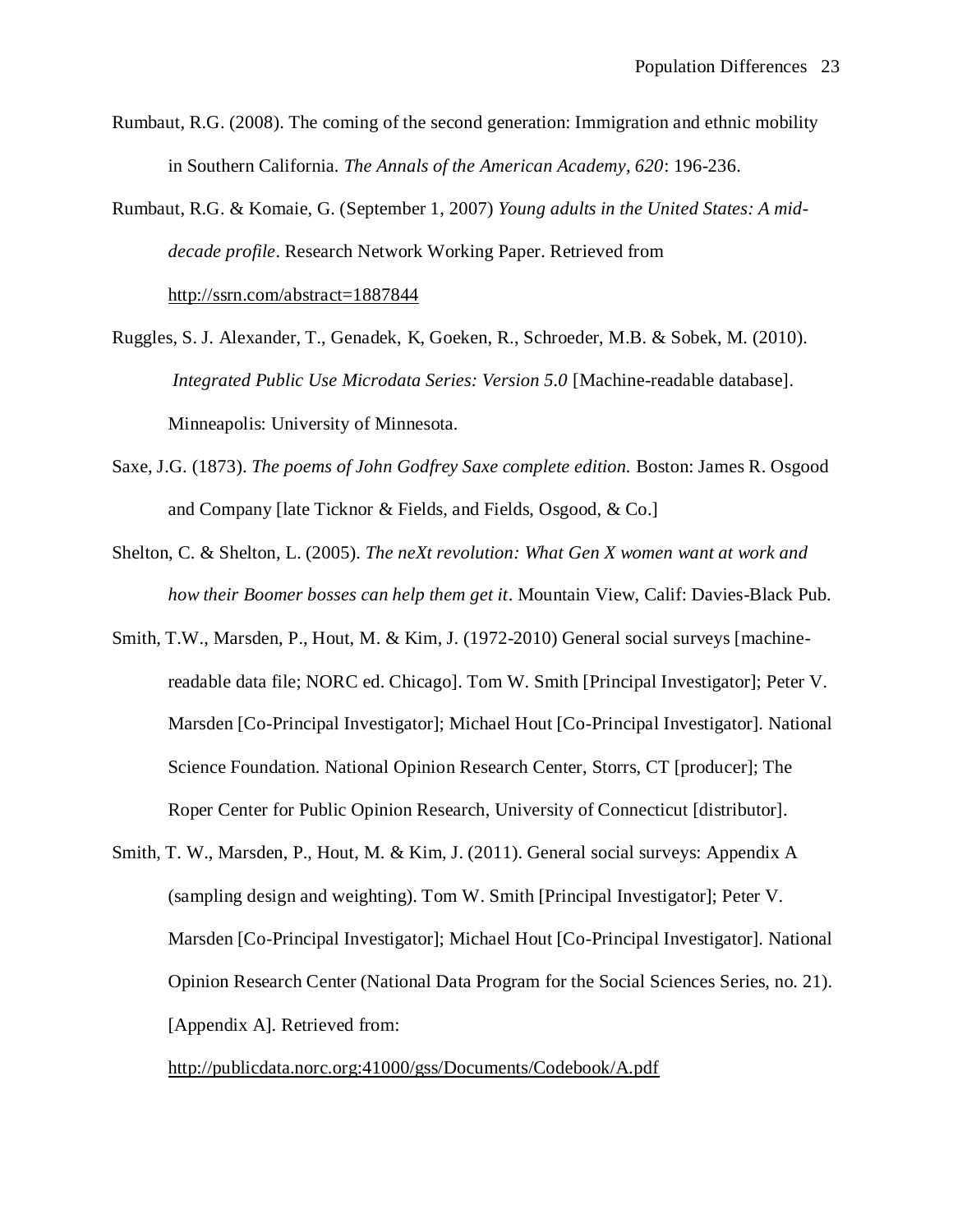- Strauss, W. & Howe, N. (1991). *Generations: The history of America's future, 1584 to 2069*. New York: Quill.
- Syvertsen, A. K., Wray‐Lake, L., Flanagan, C. A., Wayne Osgood, D., & Briddell, L. (2011). Thirty‐Year Trends in US Adolescents' Civic Engagement: A Story of Changing Participation and Educational Differences. *Journal of Research on Adolescence*, *21*(3), 586-594.
- Taskforce on the Aging of the American Workforce (February 2008) Report of the taskforce on the aging of the American workforce. *United States Department of Labor.* Retrieved from <http://www.aging.senate.gov/letters/agingworkforcetaskforcereport.pdf>
- Tishman F M, Van Looy S, and Bruyère S M (2012). Employer strategies for responding to an aging workforce. *National Technical Assistance and Research Center to Promote Leadership for Increasing the Employment and Economic Independence of Adults with Disabilities (NTAR).* [Grant OD-16563-07-75-4-34, U.S. Department of Labor, Office of Disability Employment Policy]. Retrieved from [http://www.dol.gov/odep/pdf/NTAR\\_Employer\\_Strategies\\_Report.pdf](http://www.dol.gov/odep/pdf/NTAR_Employer_Strategies_Report.pdf)
- Trzesniewski, K. H., & Donnellan, M. B. (2010). Rethinking "Generation Me" a study of cohort effects from 1976–2006. *Perspectives on Psychological Science*, *5*(1), 58-75.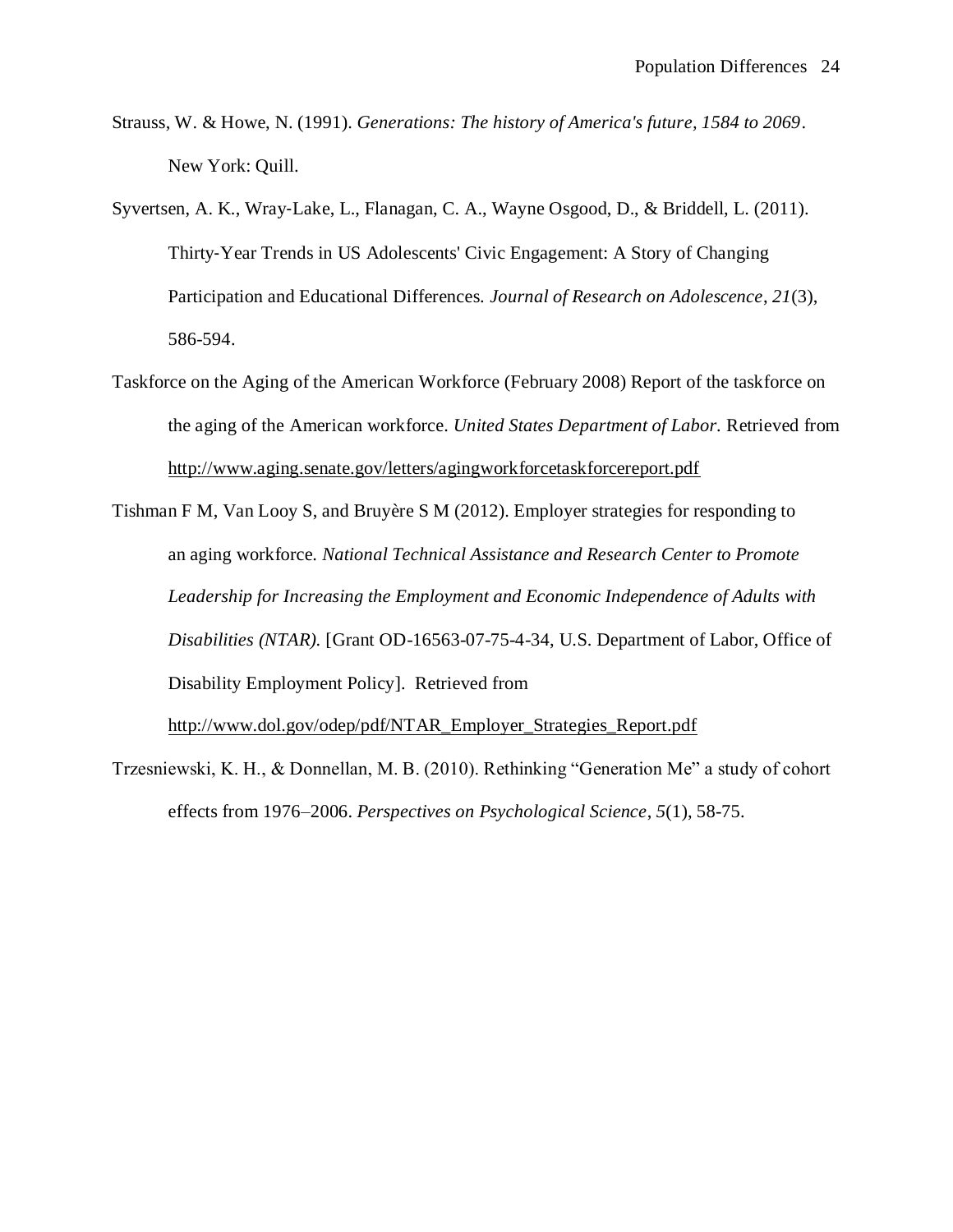| Survey year         | Age  |      |      |      |      |      |      |      |      |      |      |      |
|---------------------|------|------|------|------|------|------|------|------|------|------|------|------|
| <b>Young Adults</b> |      |      |      |      |      |      |      |      |      |      |      |      |
|                     | 18   | 19   | 20   | 21   | 22   | 23   | 24   | 25   | 26   | 27   | 28   | 29   |
| 2000                | 1982 | 1981 | 1980 | 1979 | 1978 | 1977 | 1976 | 1975 | 1974 | 1973 | 1972 | 1971 |
| 2002                | 1984 | 1983 | 1982 | 1981 | 1980 | 1979 | 1978 | 1977 | 1976 | 1975 | 1974 | 1973 |
| 2004                | 1986 | 1985 | 1984 | 1983 | 1982 | 1981 | 1980 | 1979 | 1978 | 1977 | 1976 | 1975 |
| 2006                | 1988 | 1987 | 1986 | 1985 | 1984 | 1983 | 1982 | 1981 | 1980 | 1979 | 1978 | 1977 |
| 2008                | 1990 | 1989 | 1988 | 1987 | 1986 | 1985 | 1984 | 1983 | 1982 | 1981 | 1980 | 1979 |
| 2010                | 1992 | 1991 | 1990 | 1989 | 1988 | 1987 | 1986 | 1985 | 1984 | 1983 | 1982 | 1981 |
| 2012                | 1994 | 1993 | 1992 | 1991 | 1990 | 1989 | 1988 | 1987 | 1986 | 1985 | 1984 | 1983 |
| Gen Xers            |      |      |      |      |      |      |      |      |      |      |      |      |
|                     | 18   | 19   | 20   | 21   | 22   | 23   | 24   | 25   | 26   | 27   | 28   | 29   |
| 2000                | 1982 | 1981 | 1980 | 1979 | 1978 | 1977 | 1976 | 1975 | 1974 | 1973 | 1972 | 1971 |
| 2002                | 1984 | 1983 | 1982 | 1981 | 1980 | 1979 | 1978 | 1977 | 1976 | 1975 | 1974 | 1973 |
| 2004                | 1986 | 1985 | 1984 | 1983 | 1982 | 1981 | 1980 | 1979 | 1978 | 1977 | 1976 | 1975 |
| 2006                | 1988 | 1987 | 1986 | 1985 | 1984 | 1983 | 1982 | 1981 | 1980 | 1979 | 1978 | 1977 |
| 2008                | 1990 | 1989 | 1988 | 1987 | 1986 | 1985 | 1984 | 1983 | 1982 | 1981 | 1980 | 1979 |
| 2010                | 1992 | 1991 | 1990 | 1989 | 1988 | 1987 | 1986 | 1985 | 1984 | 1983 | 1982 | 1981 |
| 2012                | 1994 | 1993 | 1992 | 1991 | 1990 | 1989 | 1988 | 1987 | 1986 | 1985 | 1984 | 1983 |
| Millennials         |      |      |      |      |      |      |      |      |      |      |      |      |
|                     | 18   | 19   | 20   | 21   | 22   | 23   | 24   | 25   | 26   | 27   | 28   | 29   |
| 2000                | 1982 | 1981 | 1980 | 1979 | 1978 | 1977 | 1976 | 1975 | 1974 | 1973 | 1972 | 1971 |
| 2002                | 1984 | 1983 | 1982 | 1981 | 1980 | 1979 | 1978 | 1977 | 1976 | 1975 | 1974 | 1973 |
| 2004                | 1986 | 1985 | 1984 | 1983 | 1982 | 1981 | 1980 | 1979 | 1978 | 1977 | 1976 | 1975 |
| 2006                | 1988 | 1987 | 1986 | 1985 | 1984 | 1983 | 1982 | 1981 | 1980 | 1979 | 1978 | 1977 |
| 2008                | 1990 | 1989 | 1988 | 1987 | 1986 | 1985 | 1984 | 1983 | 1982 | 1981 | 1980 | 1979 |
| 2010                | 1992 | 1991 | 1990 | 1989 | 1988 | 1987 | 1986 | 1985 | 1984 | 1983 | 1982 | 1981 |
| 2012                | 1994 | 1993 | 1992 | 1991 | 1990 | 1989 | 1988 | 1987 | 1986 | 1985 | 1984 | 1983 |

## **Table 1. Age by Birth Year in Survey Year**

Note: *n*= 3,428 (Young Adults); *n*= 1,727 (Young Adult Gen Xers); *n*= 1,510 (Young Adult Millennials).

Source: General Social Survey (2000-2012)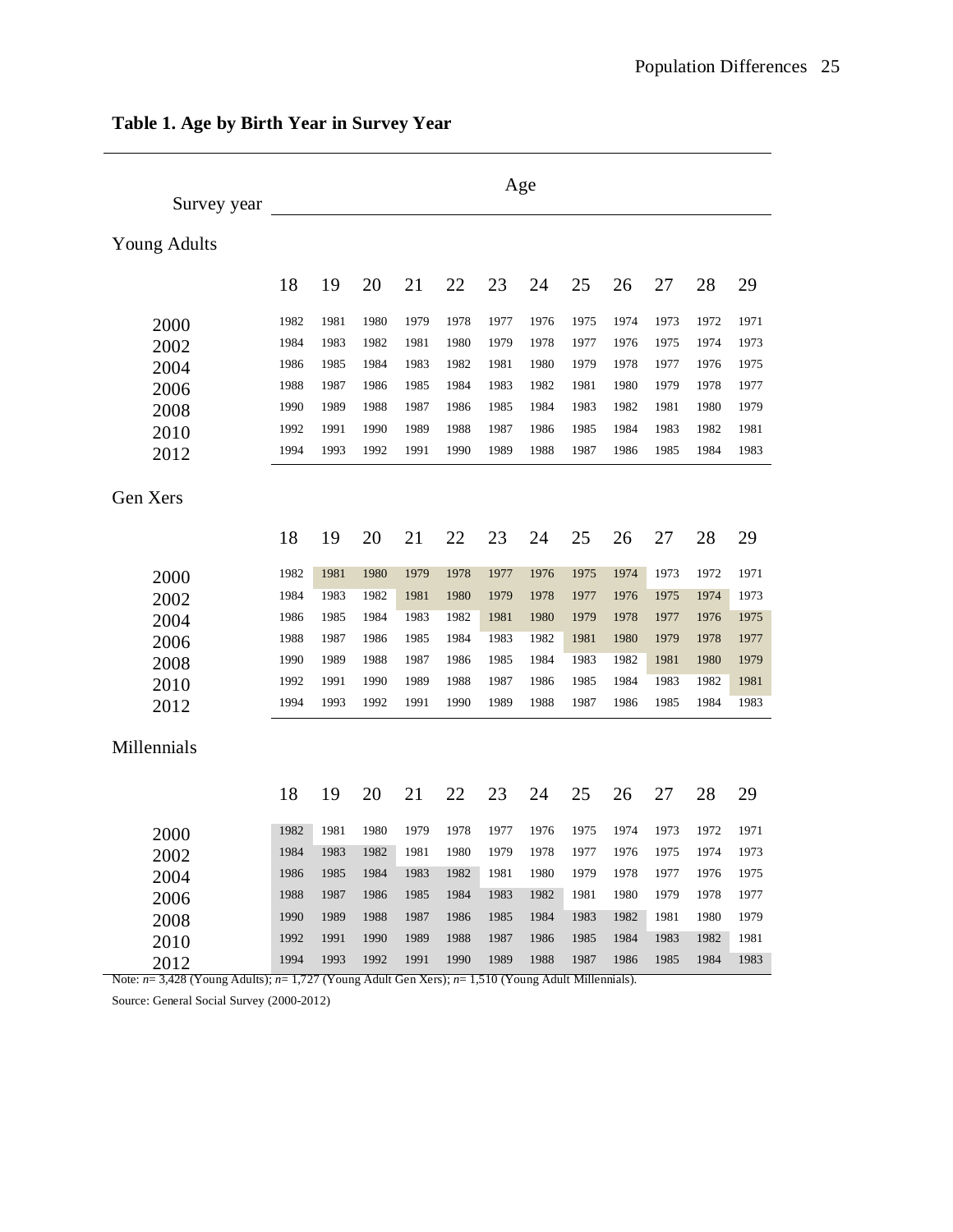| VII. |  |
|------|--|
|      |  |

|                     | Description                                | 18 to 29<br>years | Gen Xers     | Millennials  | $30+$ years  |
|---------------------|--------------------------------------------|-------------------|--------------|--------------|--------------|
| Race                | White= 1                                   | 70                | 72           | 67           | 78           |
| Education           | Bachelor/Graduate<br>$degree=1$            | 18                | 23           | 11           | 28           |
|                     | Years of schooling<br>$(0-20)$             | 13.20(2.46)       | 13.42(2.63)  | 12.88(2.23)  | 13.44(3.17)  |
| Marriage            | Never married=1                            | 70                | 60           | 83           | 13           |
| Parenthood          | Number of<br>children (0-8)                | .59(1.00)         | .73(1.08)    | .41(.86)     | 2.19(1.65)   |
|                     | Ideal number of<br>children $(0-8)$        | 3.03(1.64)        | 2.92(1.59)   | 3.16(1.70)   | 3.08(1.90)   |
| Employment          | Hours worked last<br>week (1-89)           | 38.77(14.39)      | 40.44(14.34) | 36.34(14.44) | 42.35(14.67) |
| Income              | Respondent's<br>income $(1-12)$            | 8.43(3.69)        | 9.12(3.41)   | 7.34(3.84)   | 10.59(2.60)  |
|                     | Satisfied with<br>finances=1               | 25                | 22           | 28           | 30           |
| Computer<br>Use     | Web hours per<br>week $(0-184)$ *          | 9.25(12.56)       | 8.01(11.13)  | 11.10(14.13) | 7.47(10.86)  |
| <b>Social Trust</b> | Can trust= $1$                             | 23                | 25           | 21           | 36           |
| Prayer              | How often<br>$prays(1-6)$<br>(Often-Never) | 3.72(1.76)        | 3.82(1.67)   | 3.63(1.83)   | 4.37(1.65)   |

Note: 2000-2012 data. Gen Xers and Millennials filtered for ages 18 to 29-years. Means of dichotomous or dichotomized variables are equal to the percentage coded 1. \* Not including email.

Source: General Social Survey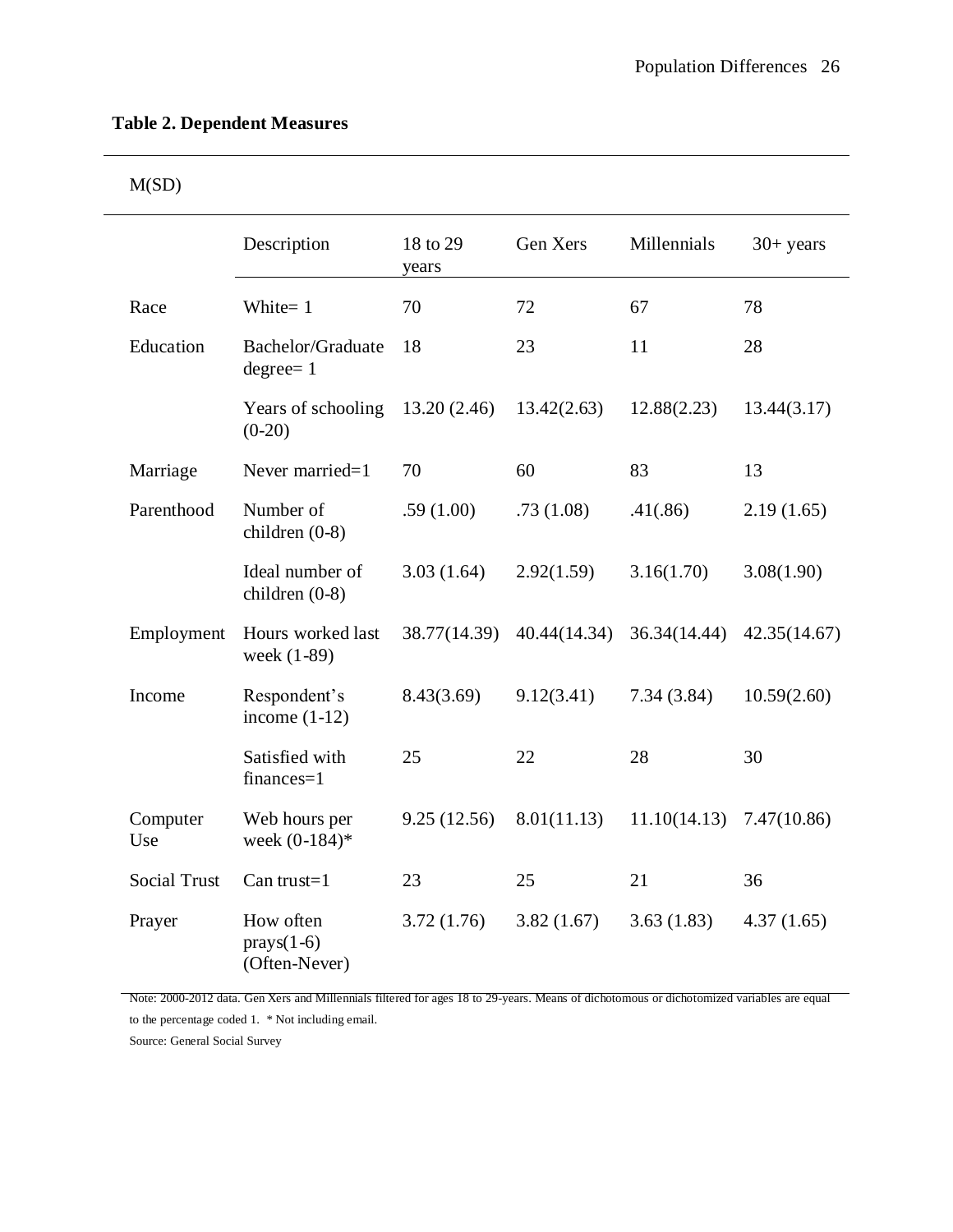

Source: General Social Survey (2000--2012)

**Figure 1. Prayer Means by Age: 2000-2012**